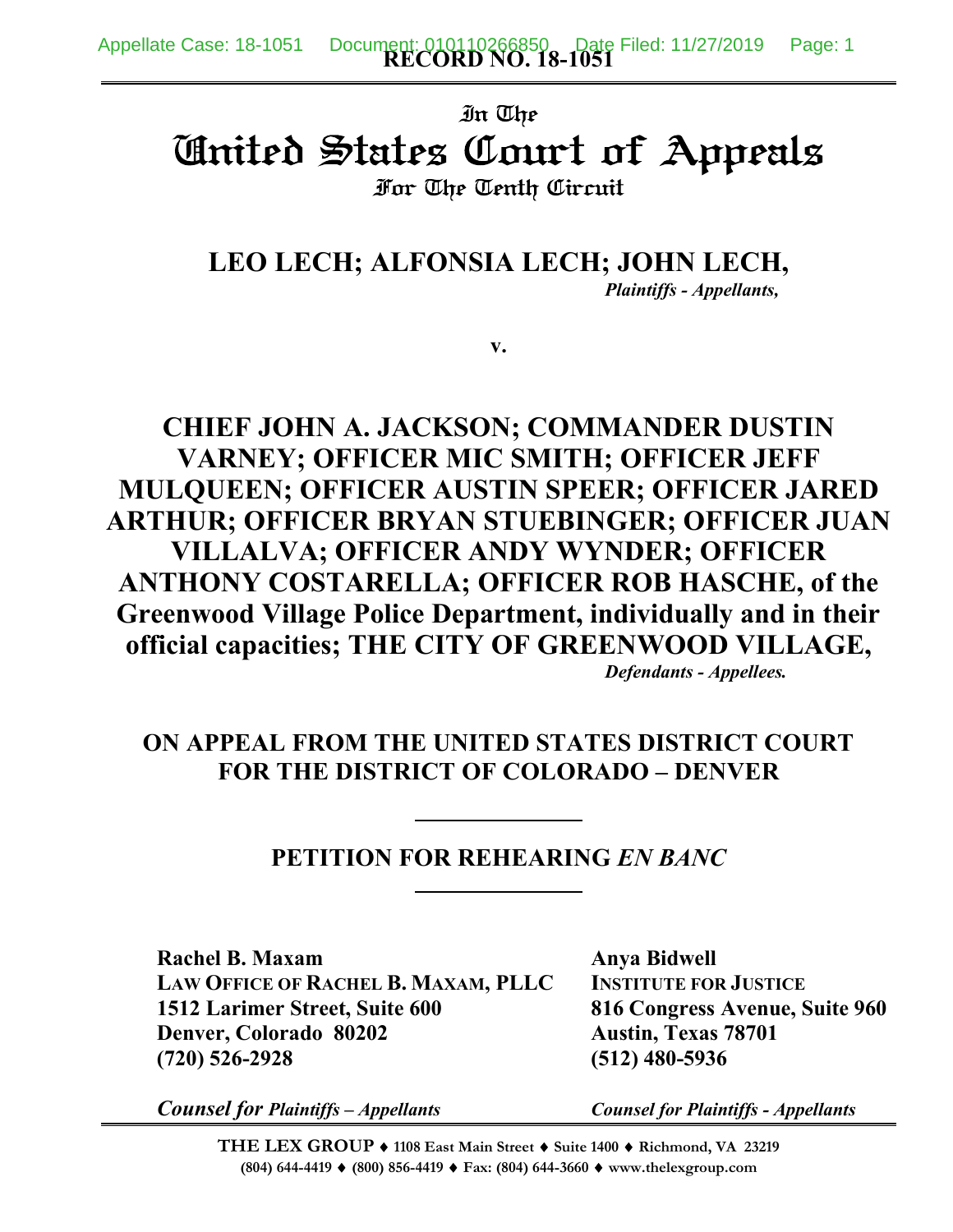## **TABLE OF CONTENTS**

## **Page**

| Ι.                                | The panel decision conflicts with binding precedent from |  |
|-----------------------------------|----------------------------------------------------------|--|
| П.                                |                                                          |  |
|                                   |                                                          |  |
| CERTIFICATE OF VIRUS SCAN         |                                                          |  |
| CERTIFICATE OF COMPLIANCE         |                                                          |  |
| CERTIFICATE OF FILING AND SERVICE |                                                          |  |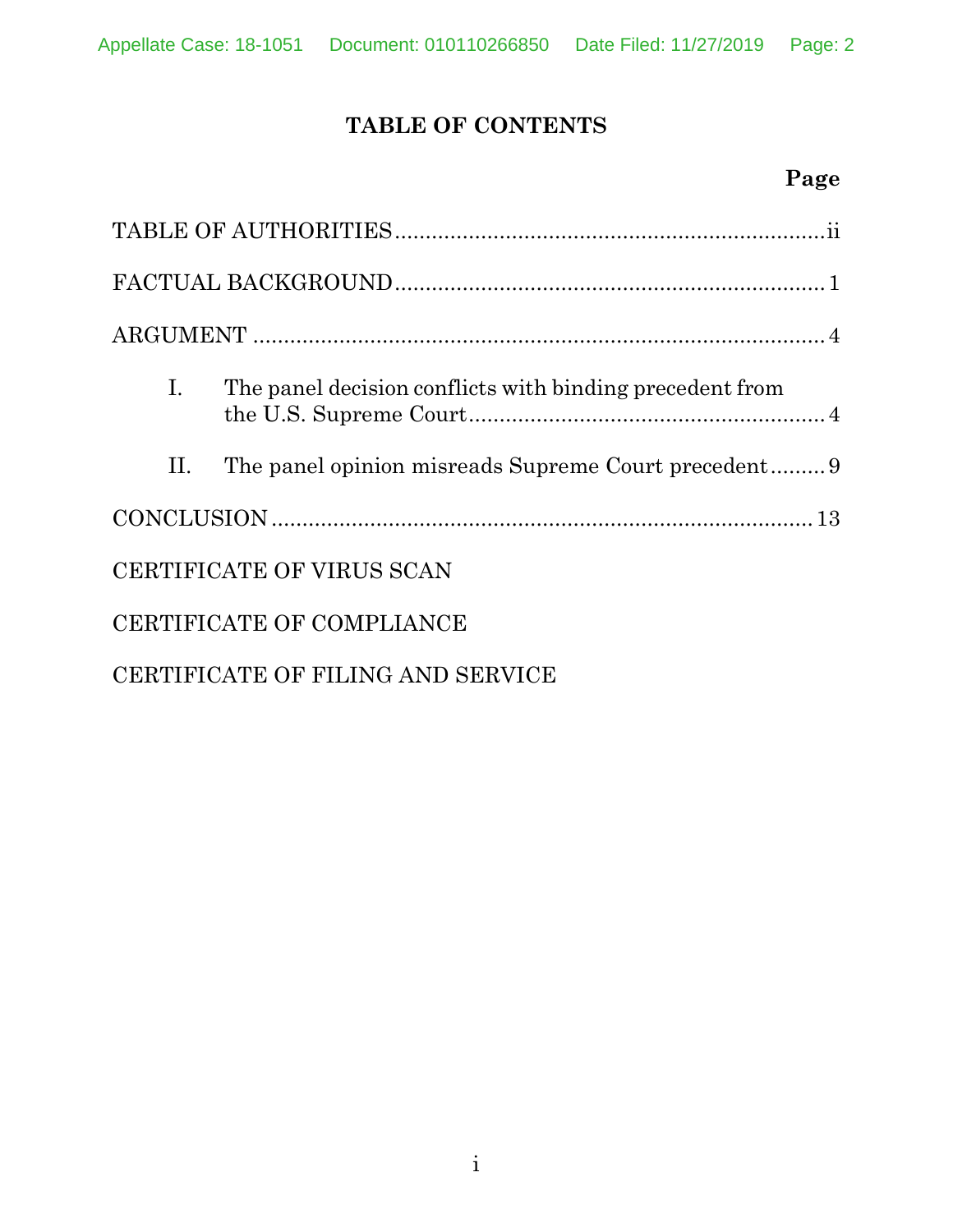## **TABLE OF AUTHORITIES**

## **Page(s)**

### **CASES**

| AmeriSource Corp. v. United States,                 |  |
|-----------------------------------------------------|--|
|                                                     |  |
| Arkansas Game and Fish Commission v. United States, |  |
|                                                     |  |
| Bennis v. Michigan,                                 |  |
|                                                     |  |
| Johnson v. Manitowoc Cty.,                          |  |
|                                                     |  |
| Leonard v. Texas,                                   |  |
|                                                     |  |
| Loretto v. Teleprompter Manhattan CATV Corp.,       |  |
|                                                     |  |
| Lucas v. S.C. Coastal Council,                      |  |
|                                                     |  |
| Mugler v. Kansas,                                   |  |
|                                                     |  |
| Pa. Coal Co. v. Mahon,                              |  |
|                                                     |  |
| Palazzolo v. Rhode Island,                          |  |
|                                                     |  |
| Pumpelly v. Green Bay & Mississippi Canal Co.,      |  |
|                                                     |  |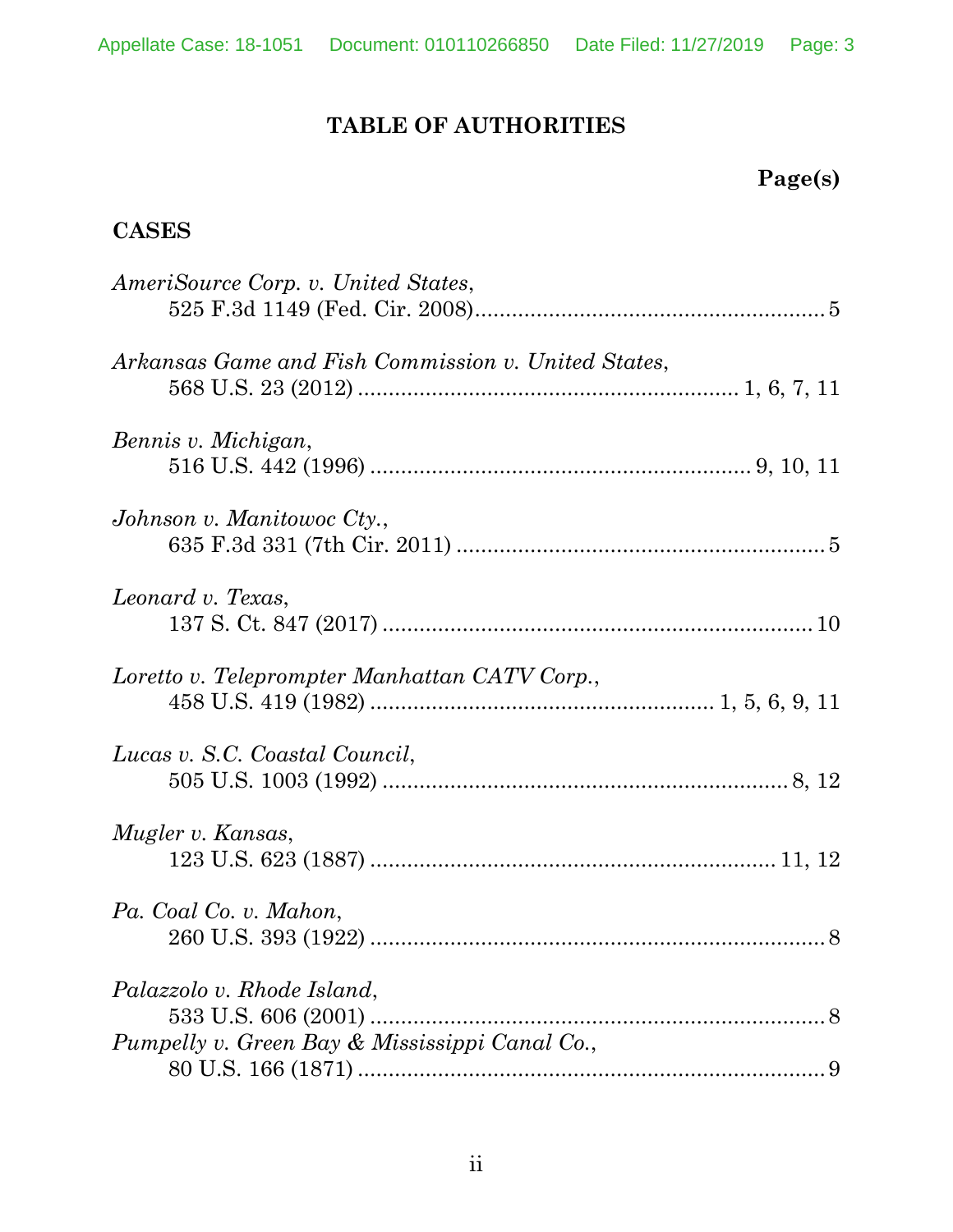| Zitter v. Petruccelli,                                                                                            |
|-------------------------------------------------------------------------------------------------------------------|
| <b>CONSTITUTIONAL PROVISIONS</b>                                                                                  |
|                                                                                                                   |
|                                                                                                                   |
| <b>RULE</b>                                                                                                       |
|                                                                                                                   |
| <b>OTHER AUTHORITY</b>                                                                                            |
| Donald J. Boudreaux & A.C. Pritchard, <i>Innocence Lost</i> :<br>Bennis v. Michigan and the Forfeiture Tradition. |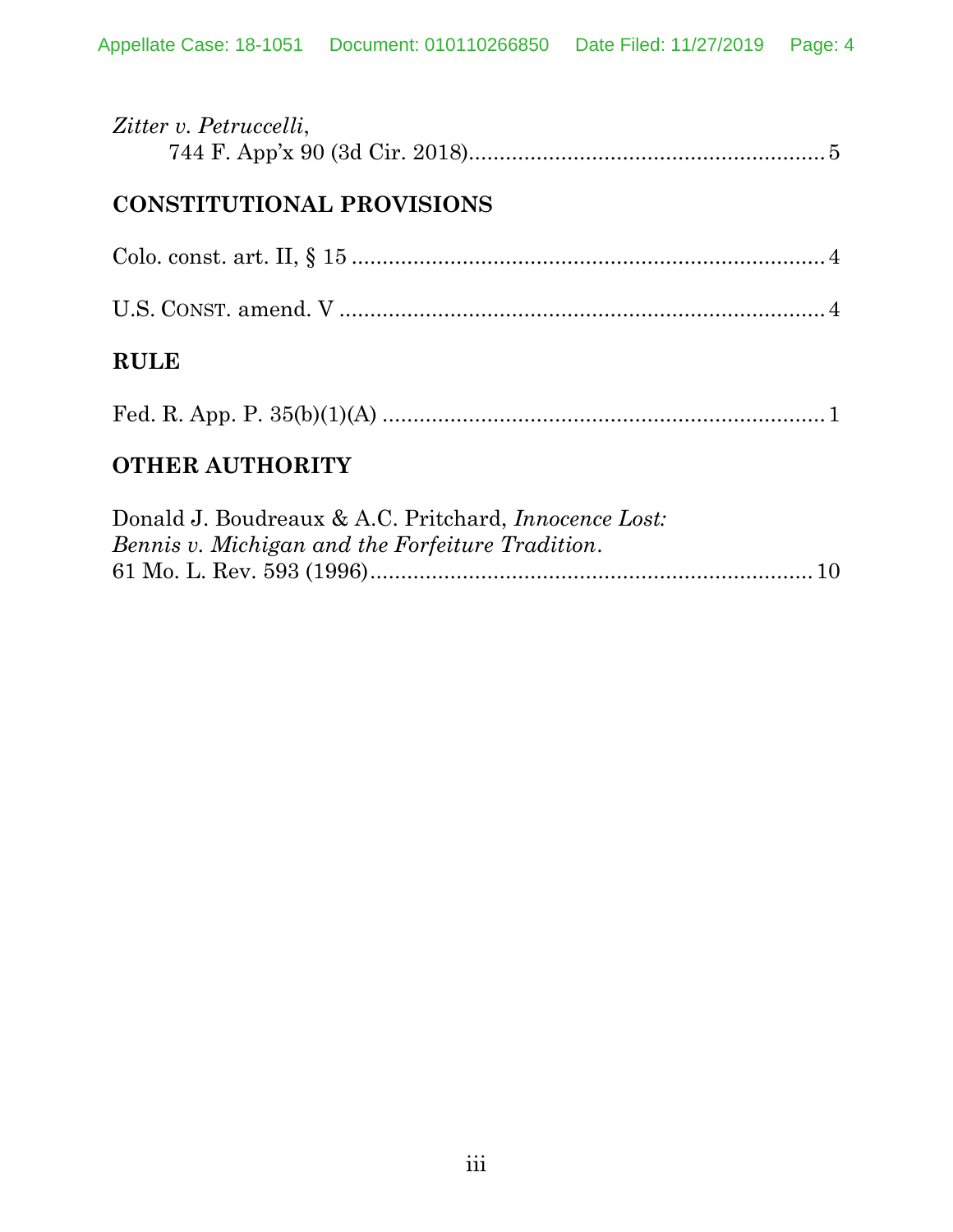The panel opinion in this case holds that the government may entirely destroy a person's home without paying compensation, so long as the government is acting pursuant to its police power, rather than the power of eminent domain. That holding conflicts with binding Supreme Court precedent like *Arkansas Game and Fish Commission v. United States*, 568 U.S. 23 (2012), and *Loretto v. Teleprompter Manhattan CATV Corporation*, 458 U.S. 419 (1982), neither of which are addressed by the opinion. Moreover, the Supreme Court cases that the opinion does cite do not support its holding. This Court should grant review to restore conformity with Supreme Court precedent. *See* Fed. R. App. P. 35(b)(1)(A).

#### **FACTUAL BACKGROUND**

On June 3, 2015, at a Walmart in Greenwood Village, an employee observed an apparent shoplifter and called the police. The police arrived shortly after and confronted the shoplifter, but he fled the scene. In an effort to evade the police, the shoplifter broke into a house, apparently selected at random, which happened to be owned by the Petitioners in this case, Alfonsina and Leo Lech. The only person home at the time of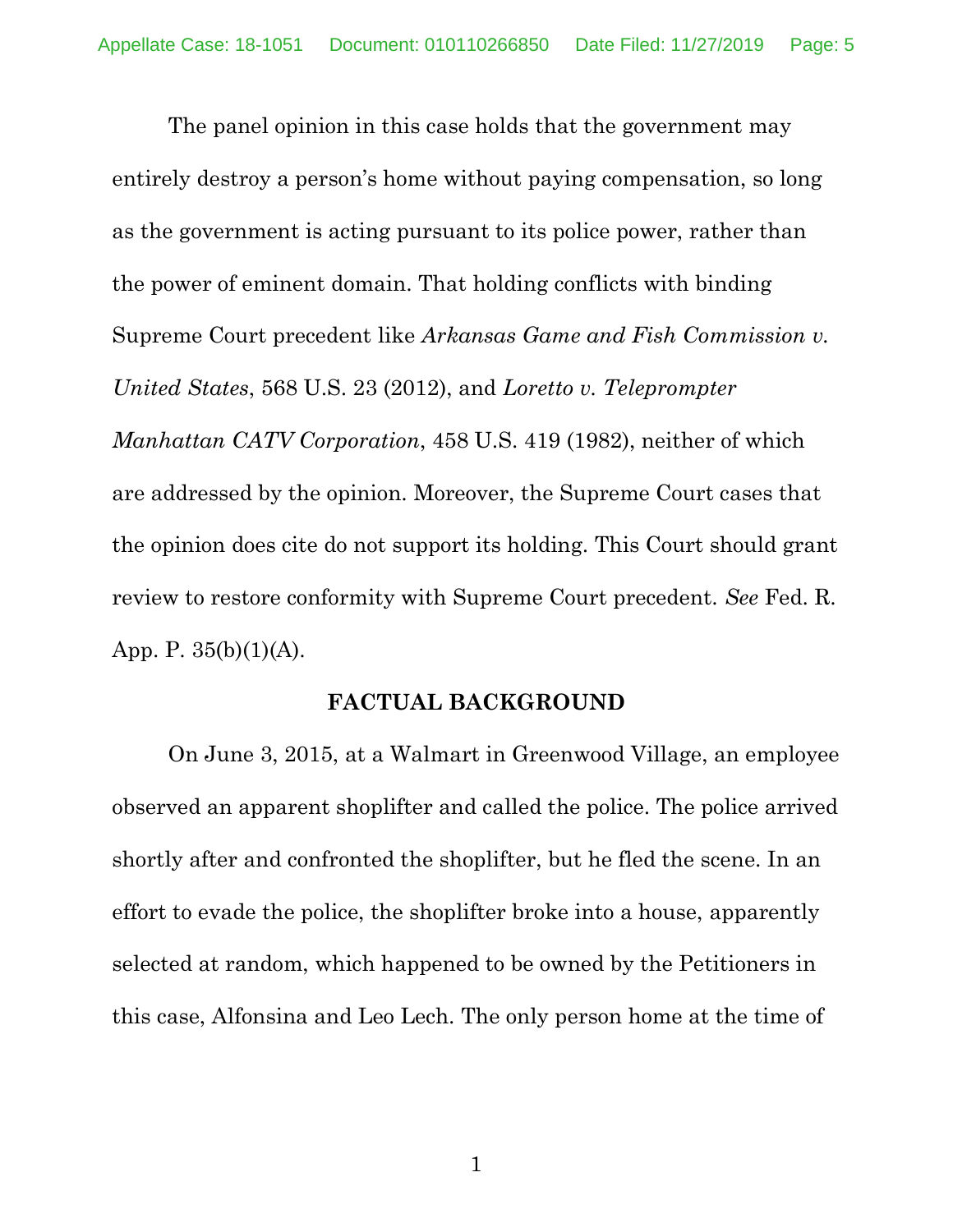the break-in was the son of Petitioner John Lech's girlfriend, who was able to safely exit.

The police quickly arrived on the scene, alerted by the Lechs' burglar alarm, and proceeded to surround the house. The shoplifter opened the garage door, but upon seeing patrol vehicles, closed the garage door and fired one shot through the garage door. Police attempted to negotiate with the shoplifter for a little over 4 hours.

Over the ensuing 19 hours the police laid what can only be described as a siege to the house in an attempt to apprehend the suspect holed up inside. Through the use of explosives, tear gas, flashbang grenades, 40mm rounds, and battering-ram devices mounted on armored vehicles that tore holes directly into the sides of the house, the home was utterly destroyed: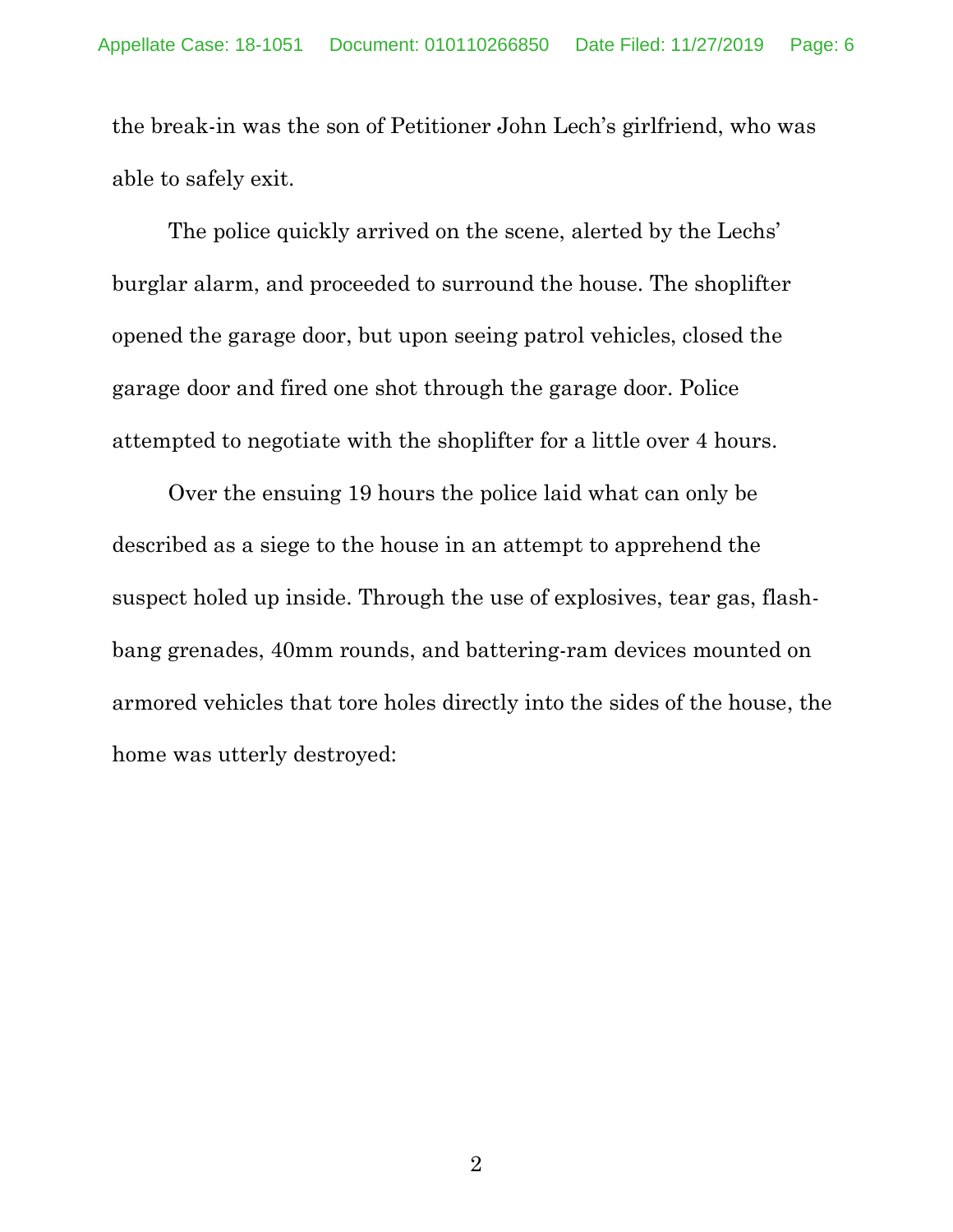

*See* Appellant App. 309. Ultimately, police entered the house and took the shoplifter into custody, but the house was declared a total loss and deemed unsafe to occupy by the City of Greenwood Village.

The City offered the Lechs \$5,000 to "help with their temporary living situation" as a "gesture of good faith," on the condition that the Lechs waive all claims against the City and its officers. The Lechs refused, and brought this suit alleging that they are entitled to just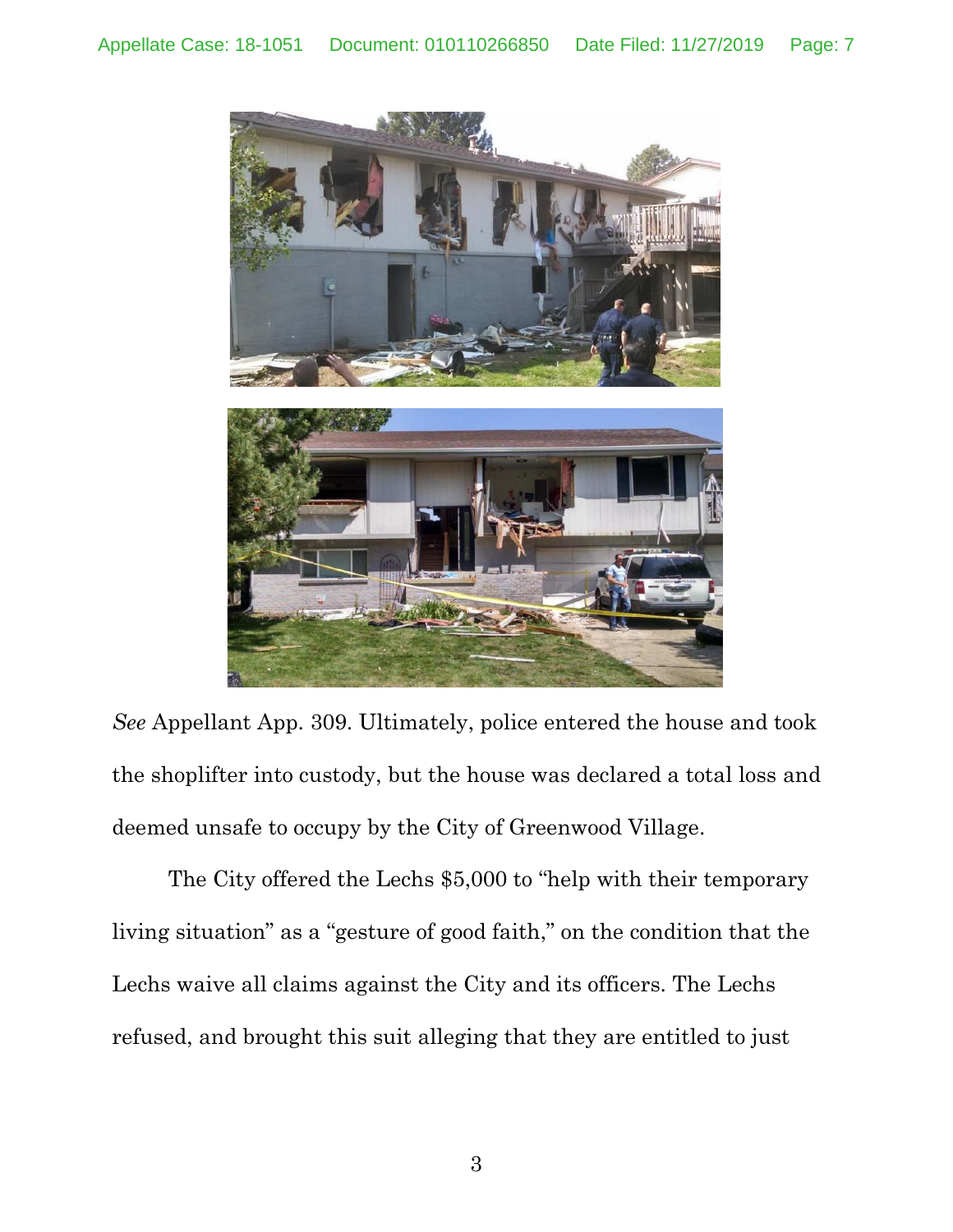compensation under the Fifth Amendment and Colorado Constitution.<sup>1</sup> The district court denied the Lechs compensation, and a panel of this Court affirmed, holding that "actions taken pursuant to the police power do not constitute takings . . . ." *Lech v. Jackson*, No. 18-1051, slip op. at 17 (10th Cir. Oct. 29, 2019).

#### **ARGUMENT**

The panel decision is in error and deserves to be reheard en banc. First, the decision is entirely premised on a rule that has been squarely rejected, repeatedly, by the United States Supreme Court. Second, the panel's rule is premised on a serious misreading of other Supreme Court caselaw.

### **I. The panel decision conflicts with binding precedent from the U.S. Supreme Court.**

The panel opinion erroneously holds that the government may intentionally destroy a person's home, without paying any compensation, so long as it acts pursuant to its "police power" rather than the power of eminent domain. Slip op. at 12 ("Accordingly, we . . . hold that when the state acts pursuant to its police power, rather

<sup>&</sup>lt;sup>1</sup> The Lechs also asserted various tort theories not at issue here.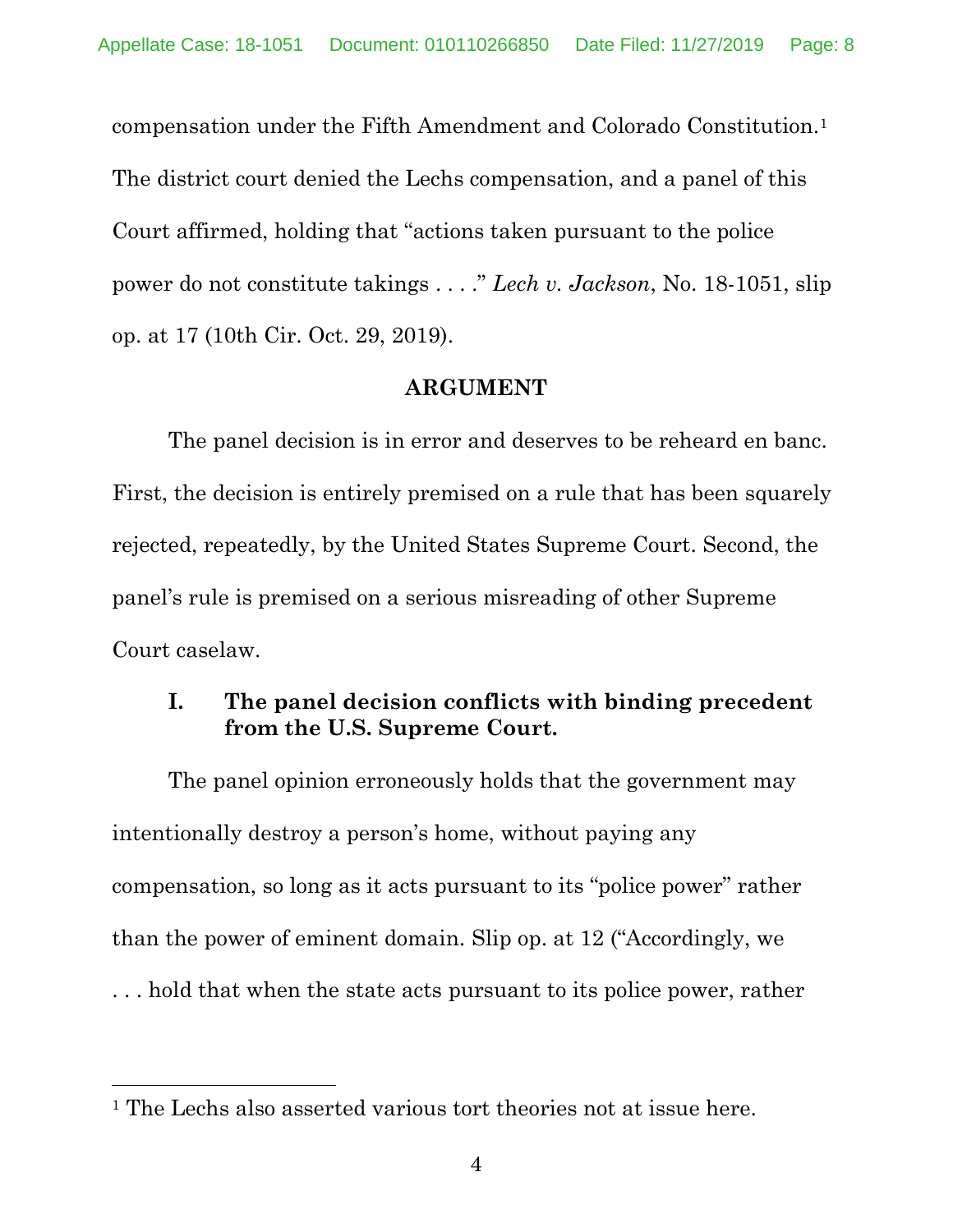than the power of eminent domain, its actions do not constitute a taking for purposes of the Takings Clause."). Admittedly, two other circuits have held likewise.<sup>2</sup> But none of those cases addressed the binding Supreme Court precedent that is squarely on point. Indeed, the panel opinion proceeds from the assumption that no on-point precedent exists, stating that "the Supreme Court has never expressly invoked this distinction [between the police power and the eminent domain power] in a case alleging a physical taking . . . ." Slip op. at 9.

But that is incorrect: The Supreme Court has not only *invoked*  this distinction, it has *rejected* it. In *Loretto v. Teleprompter Manhattan CATV Corp.*, 458 U.S. 419 (1982), for example, the Supreme Court squarely rejected the notion that there was a "police power" exception to

<sup>2</sup> *See Johnson v. Manitowoc Cty.*, 635 F.3d 331, 336 (7th Cir. 2011) ("But the Takings Clause does not apply when property is retained or damaged as the result of the government's exercise of its authority pursuant to some power other than the power of eminent domain."); *AmeriSource Corp. v. United States*, 525 F.3d 1149, 1153 (Fed. Cir. 2008) ("Property seized and retained pursuant to the police power is not taken for a "public use" in the context of the Takings Clause. "). The panel also cited an unpublished Third Circuit decision that rejected a takings claim related to evidence seized pursuant to a search warrant. *See Zitter v. Petruccelli*, 744 F. App'x 90, 96 (3d Cir. 2018). That case addressed a narrow issue and does not stand for the broad proposition that the police power is an exception to the takings clause.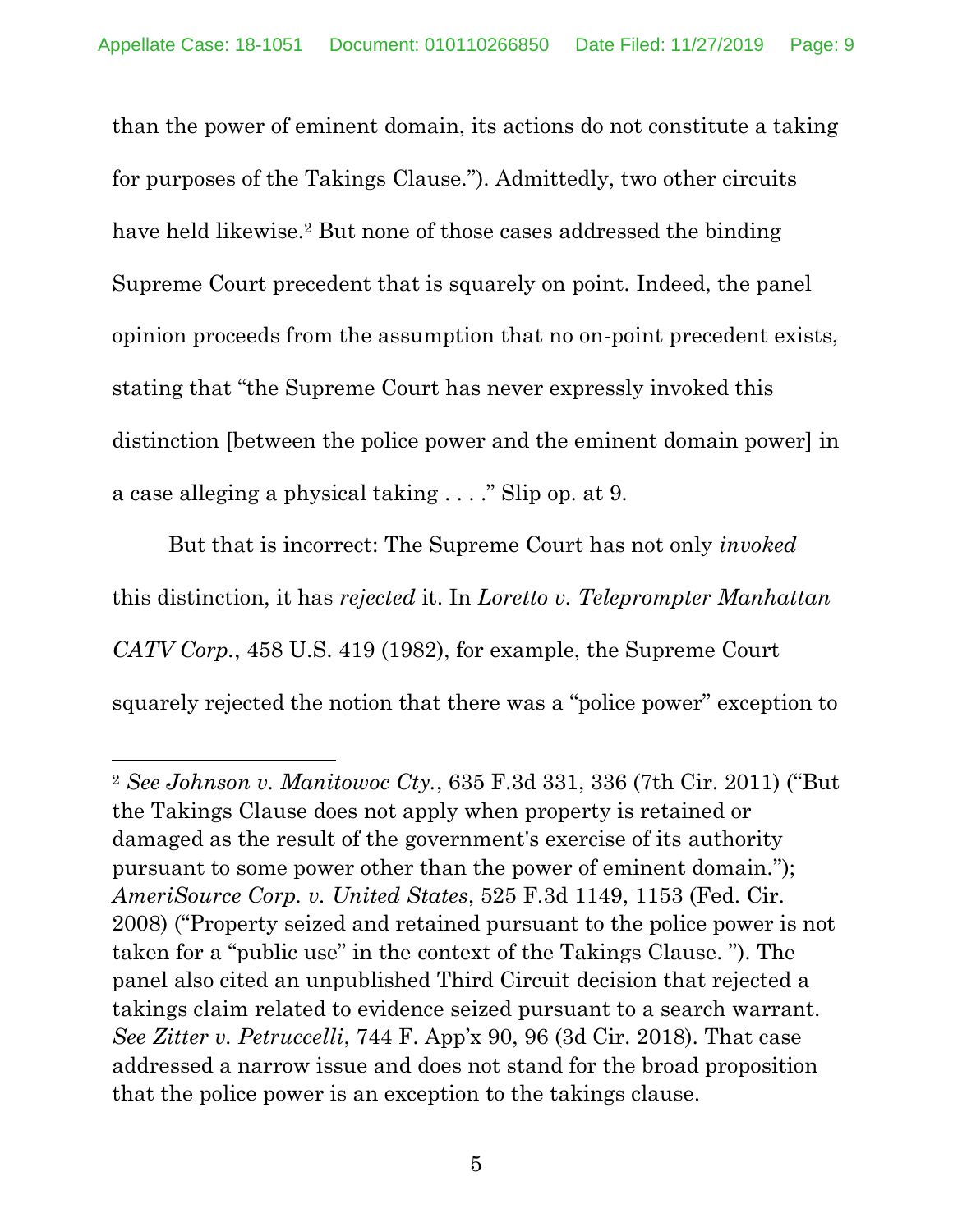the Takings Clause. *Loretto* concerned a New York statute that required landlords to allow TV companies to run cables on the outside of the landlords' properties. *Id.* at 423–24. The landlords argued that this "physical occupation" constituted a taking. The New York Court of Appeals disagreed, holding that the statute "serve[d] the legitimate public purpose of 'rapid development and maximum penetration by a means of communication which has important educational and community aspects, and thus is within the State's police power." *Id.* at 425 (citation omitted). The U.S. Supreme Court reversed, holding that although there was "no reason to question" the Court of Appeals' determination that the regulation was a valid exercise of the police power, "[i]t is a separate question . . . whether an otherwise valid regulation so frustrates property rights that compensation must be paid." *Id.* The conflict between the Supreme Court's precedent and the panel opinion could hardly be clearer.

Nor is *Loretto* an anomaly. Over and over, the Supreme Court has recognized that exercises of the police power can constitute a taking. In *Arkansas Game and Fish Commission v. United States*, the Federal Circuit had held that there was a blanket exception from the Takings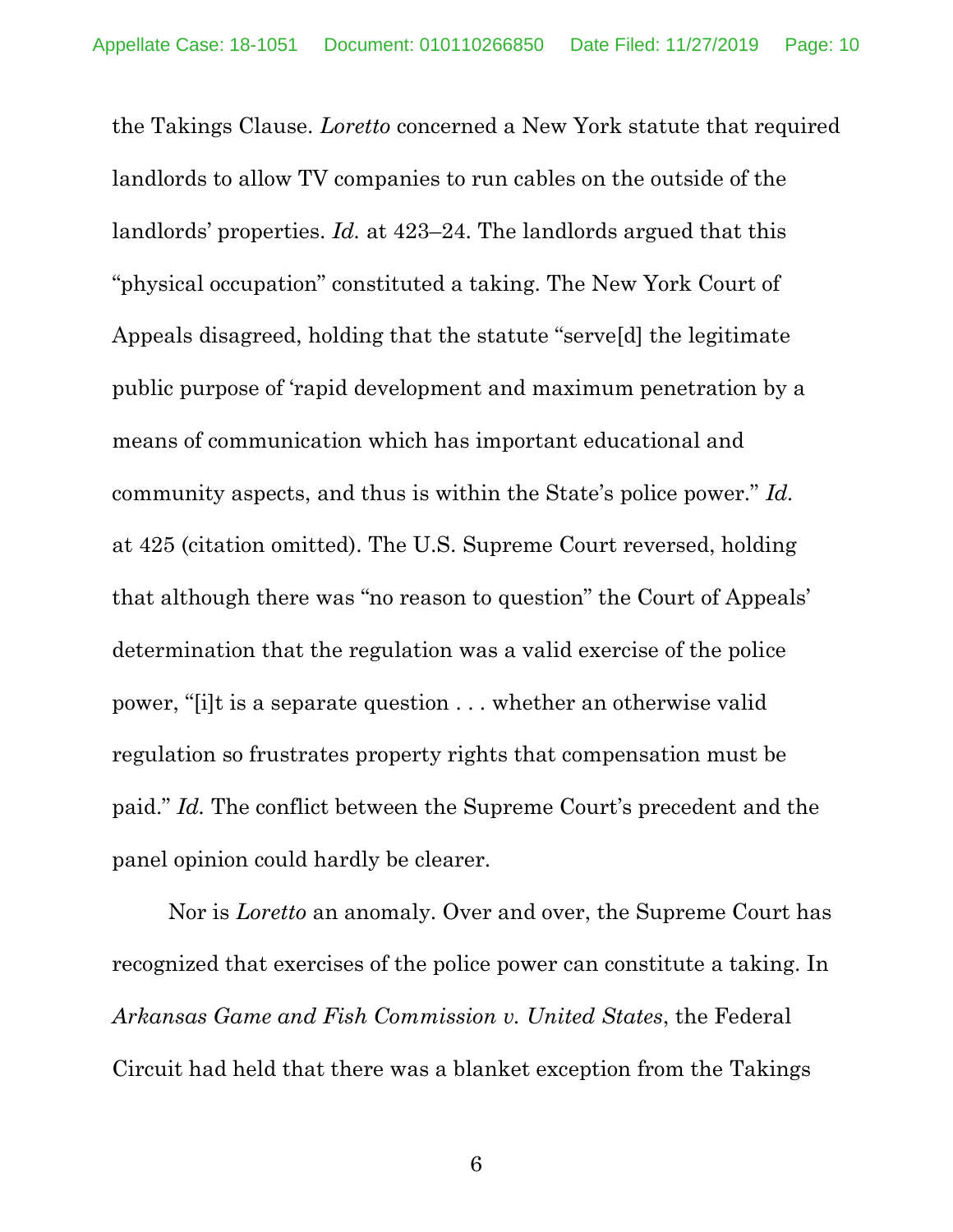Clause for damage caused by intermittent flooding that had been intentionally caused by the Army Corps of Engineers. 568 U.S. 23, 30– 31 (2012) The Supreme Court unanimously reversed, emphasizing that there is "no magic formula" for "whether a given government interference with property is a taking" and that there are "few invariable rules." *Id.* at 31; *see also id.* at 36–37 (noting the Court's historic refusal to recognize "blanket exemptions from the Fifth Amendments' instruction"). The only categorical rules that the Supreme Court recognized were that certain types of government actions permanent physical occupation and total destruction of value—*always*  constitute a taking. *Id.* at 31–32. But the Court did not identify any government exercises of the police power that are categorically *never*  compensable takings. The Supreme Court remanded to the Federal Circuit to consider whether there was a compensable taking on the facts and circumstances of that particular case, without reliance on a categorical exclusion. *Id.* at 40. The panel decision in this case thus runs afoul of *Arkansas Game and Fish* as well.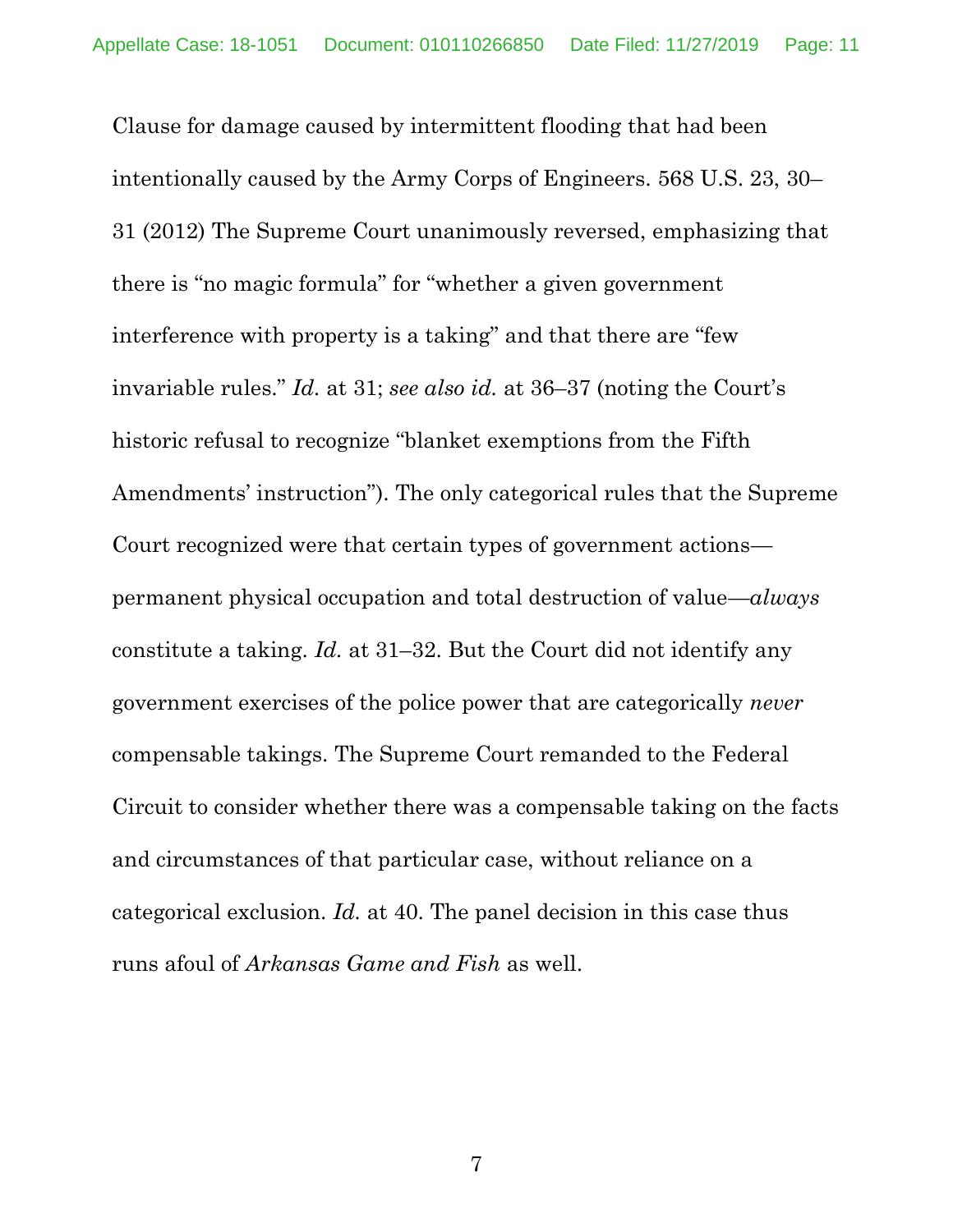Indeed, the very existence of regulatory takings is a refutation of the panel opinion's reasoning. Regulation is not the exercise of eminent domain, yet it is well established that "if regulation goes too far" it will be recognized as a taking. *Pa. Coal Co. v. Mahon*, 260 U.S. 393, 415 (1922)3; *accord Lucas v. S.C. Coastal Council*, 505 U.S. 1003, 1030–31 (1992). The panel opinion, for its part, cites regulatory takings in support of its holding, on the apparent assumption that if the government has committed a "regulatory taking" then it has necessarily not used the police power. *See* slip op. at 7–8. But the Supreme Court has always been perfectly clear that whether an action is a valid exercise of the police power is distinct from the question of whether that action requires compensation.<sup>4</sup> Contrary to the panel opinion's

<sup>3</sup> Technically, the Court in *Mahon* held that the regulation at issue was not a valid exercise of the police power, but only because the regulation did not provide for compensation. *Id.* at 415. The Court accepted that the regulation at issue was "passed upon the conviction than an exigency existed that would warrant it." *Id.* at 416.

<sup>4</sup> *See Lucas*, 505 U.S. at 1009 ("Lucas did not take issue with the validity of the Act as a lawful exercise of South Carolina's police power, but contended that the Act's extinguishment of his property's value entitled him to compensation regardless of whether the legislature had acted in furtherance of legitimate police power objectives."); *Palazzolo v. Rhode Island*, 533 U.S. 606, n.\* (2001) (O'Connor, J., concurring) (noting that "whether the enactment or application of a regulation constitutes a valid exercise of the police power . . . [and w]hether the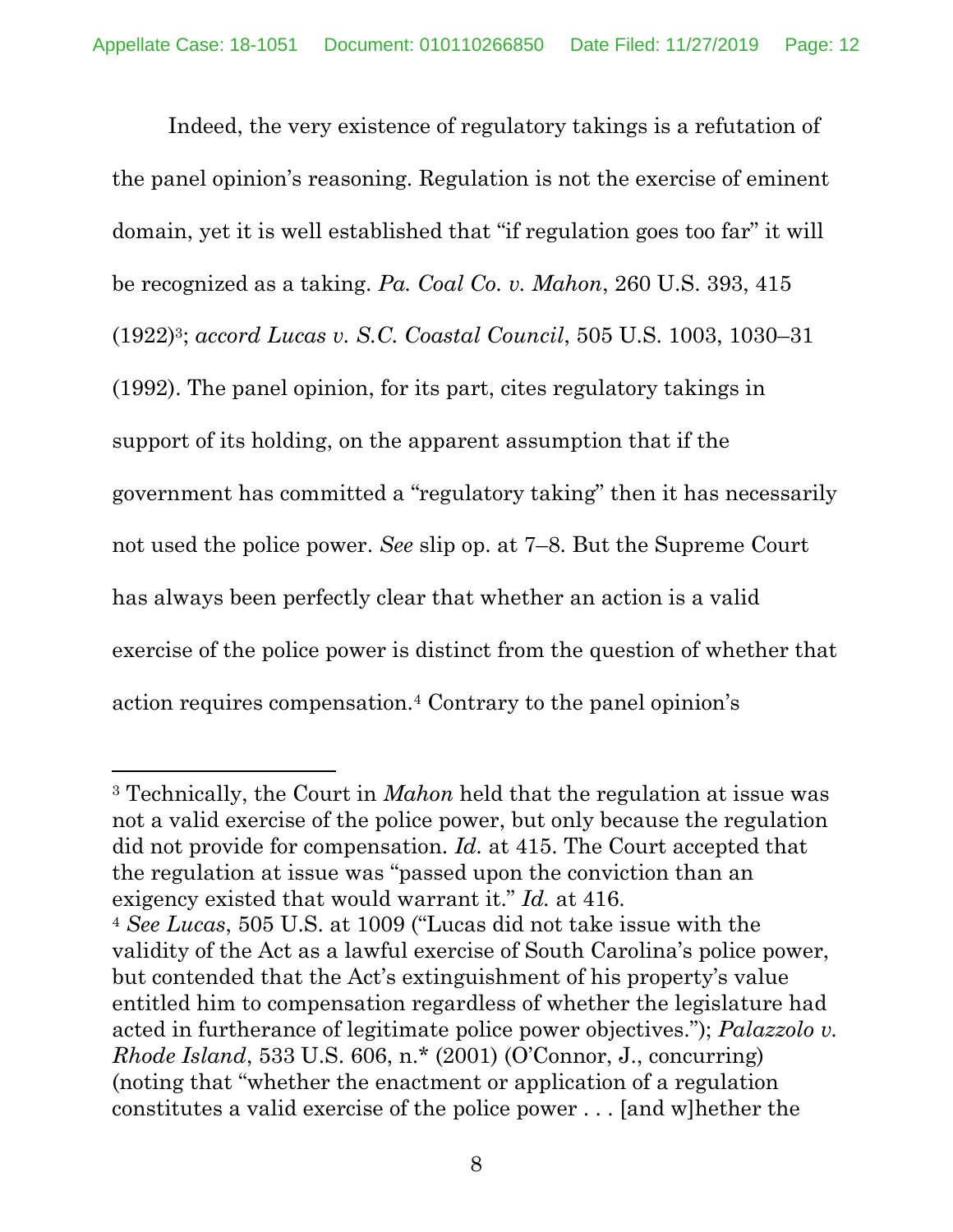assumptions, the regulatory-takings cases affirmatively establish that the exercise of the police power sometimes requires compensation under the Takings Clause. The opinion's holding to the contrary is therefore erroneous and worthy of this Court's rehearing.

### **II. The panel opinion misreads Supreme Court precedent.**

Although the conflict between the panel opinion and binding precedent is sufficient reason to grant the petition, the opinion also misreads the primary Supreme Court cases on which it relies.

First, the opinion cites *Bennis v. Michigan*, 516 U.S. 442 (1996), for the proposition that "when state acquires property 'under the exercise of governmental authority *other than the power of eminent domain*,' government is not 'required to compensate an owner...'" Slip

State must compensate a property owner for a diminution in value effected by the State's exercise of its police power" are "two questions"); *Loretto*, 458 U.S. at 425; *Pumpelly v. Green Bay & Mississippi Canal Co.*, 80 U.S. 166, 177–78 (1871) ("It would be a very curious and unsatisfactory result . . . that if the government refrains from the absolute conversion of real property to the uses of the public it can destroy its value entirely, can inflict irreparable and permanent injury to any extent, can, in effect, subject it to total destruction without making any compensation, because, in the narrowest sense of that word, it is not taken for the public use.").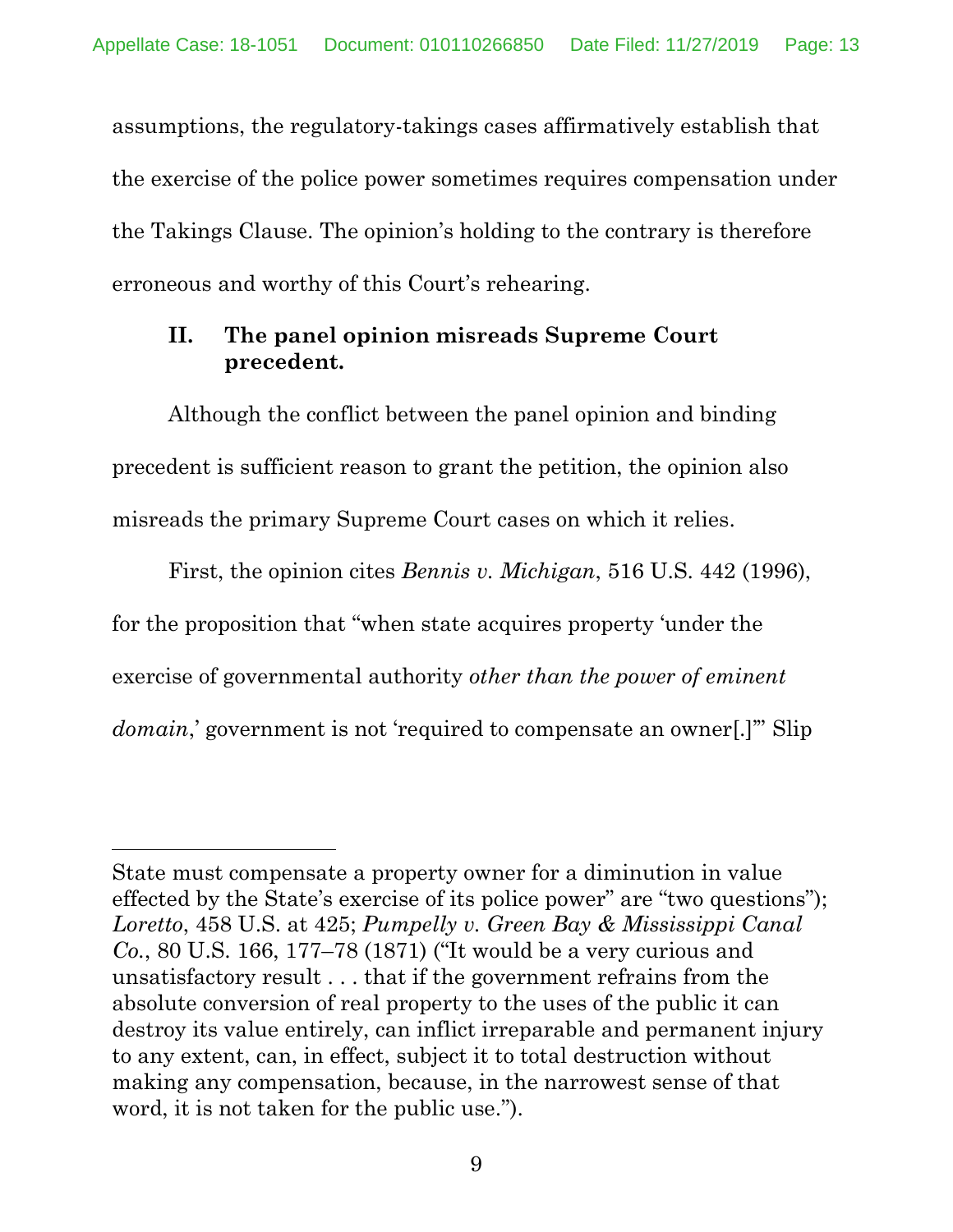op. at 9. But the panel reads too much into this quotation and omits crucial language.

*Bennis* was a case concerning the civil forfeiture of a car, one of whose owners had been arrested for engaging in a sex act with a prostitute in the car. The innocent co-owner of the car objected to losing her interest in the vehicle because of the actions of her husband. But the Supreme Court concluded, on the basis of a few 19th and early 20th Century cases, that due process did not require the state to provide an "innocent owner defense" to civil forfeiture. *Bennis*, 516 U.S. at 446–49. Although Bennis's analysis of the innocent-owner argument is contested, <sup>5</sup> its Takings Clause analysis is quite modest: The Court held that the "government may not be required to compensate an owner for property which it has already *lawfully acquired* under the exercise of governmental authority other than the power of eminent domain." *Id.*  at 452 (emphasis added).

<sup>5</sup> *Cf. Leonard v. Texas*, 137 S. Ct. 847, 848–50 (Thomas, J., dissenting from denial of certiorari) (registering skepticism that the historical practice of civil forfeiture can support modern forfeiture practices); Donald J. Boudreaux & A.C. Pritchard, *Innocence Lost: Bennis v. Michigan and the Forfeiture Tradition*. 61 Mo. L. Rev. 593 (1996) (arguing that *Bennis*'s discussion of the history of forfeiture practice was erroneous).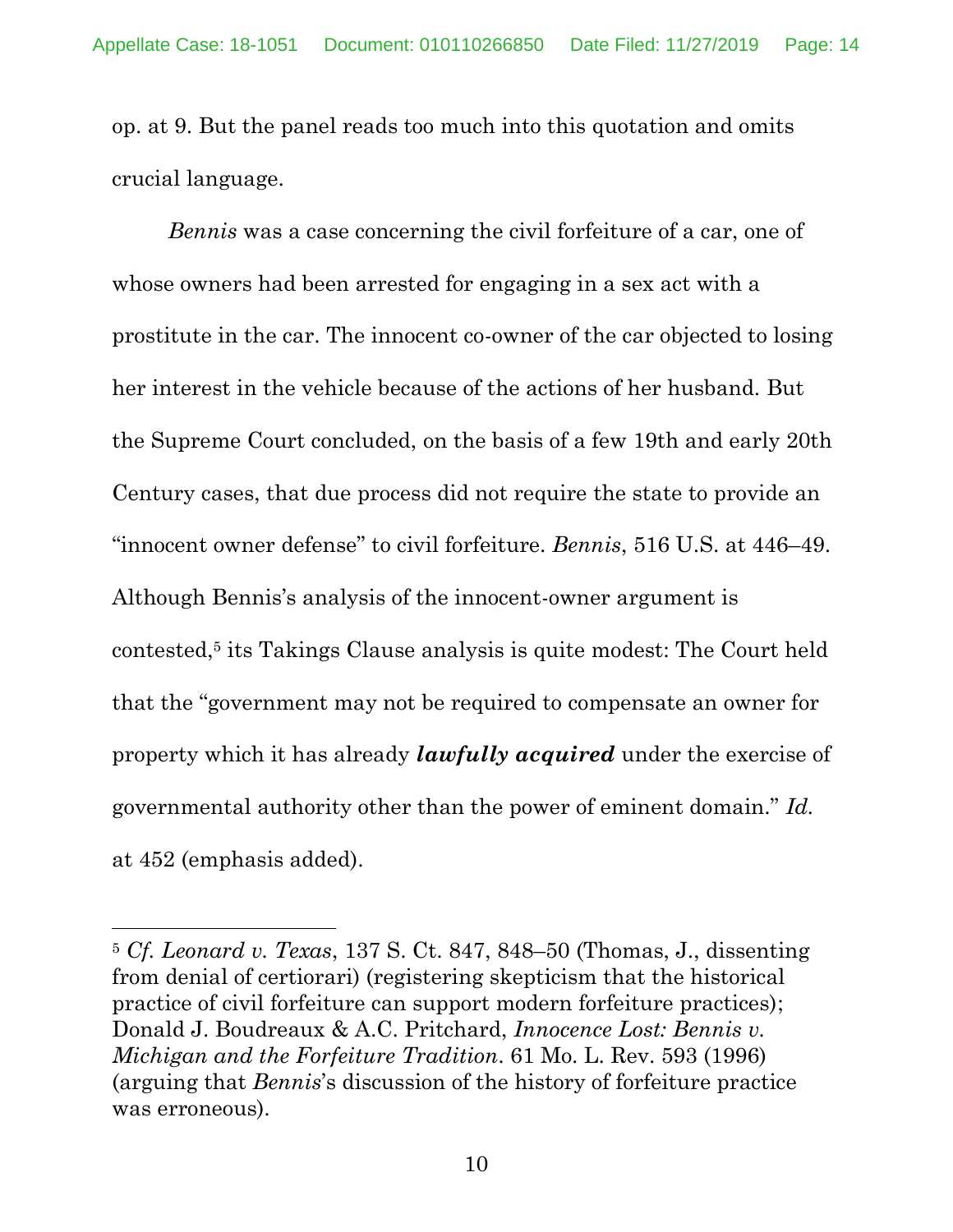The panel opinion omits the words "lawfully acquired" from its discussion of this passage. Slip op. at 9–10. Once those words are restored, it is clear that the Court is saying no more than that the government does not have to pay compensation for a valid forfeiture. That much, though, is obvious: The government does not need to pay compensation for property it lawfully acquires via forfeiture just as it does not need to pay compensation for property it lawfully acquires through a tax lien or escheatment. But that is a far cry from saying that the government never needs to pay compensation when it invades or floods or destroys property. There is simply no reason to read this lone sentence of *Bennis* so broadly when such a reading conflicts directly with holdings stretching from *Loretto* to *Arkansas Game and Fish*.

Similarly, the panel opinion omits important words from its quotation from the Supreme Court's decision in *Mugler v. Kansas*, 123 U.S. 623, 668 (1887). The opinion quotes *Mugler* as holding that "when the state acts to preserve the 'safety of the public,' the state 'is not, and, consistent[] with the existence and safety of organized society, cannot be, burdened with the condition that the state must compensate [affected property owners] for pecuniary losses that may sustain' in the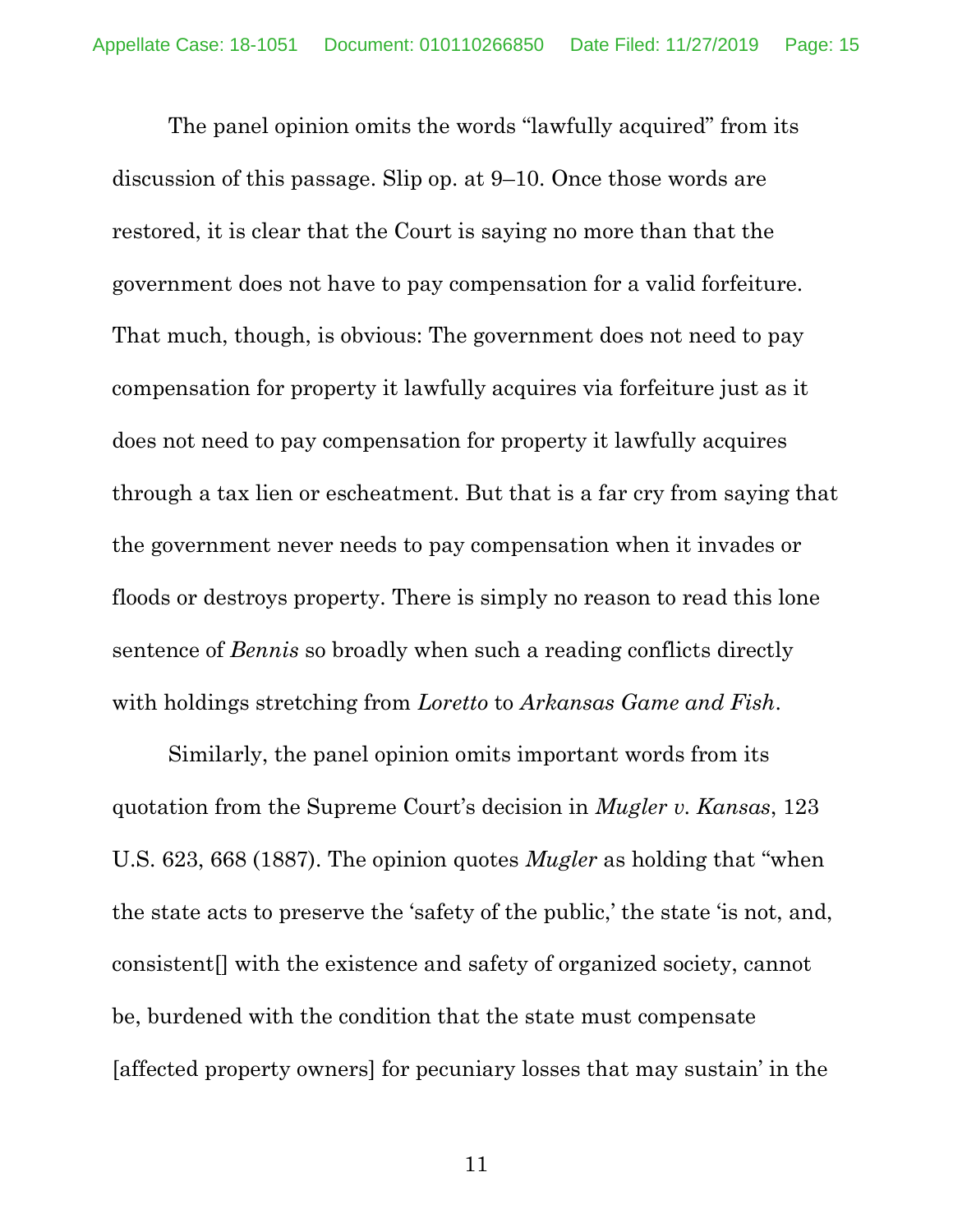process." Slip op. at 12 (alteration in original). But what *Mugler*  actually said was that the state does not have to compensate owners for "losses they may sustain, *by reason of their not being permitted, by a noxious use of their property, to inflict injury upon the* 

*community***.**" *Mugler*, 123 U.S. at 668–69 (emphasis added). In other words, quoted in full, *Mugler* simply says that the state can prohibit nuisances without incurring an obligation to compensate people who profited by harming their neighbors—in that case by brewing beer. Crucially, the property owner in *Mugler* retained the right to do just about anything with his land except make alcohol. *See also Lucas*, 505 U.S. at 1029 (holding that the government must allow property owners to make economically beneficial use of their land, unless doing so would constitute a common law nuisance).

But once again, the fact that the government can *sometimes* use the police power to take property without owing compensation—as when it prohibits nuisances or forfeits contraband—does not support the panel opinion's holding that the government can *always* use the police power without owing compensation. Because the Supreme Court has squarely held that this broader premise is incorrect, the panel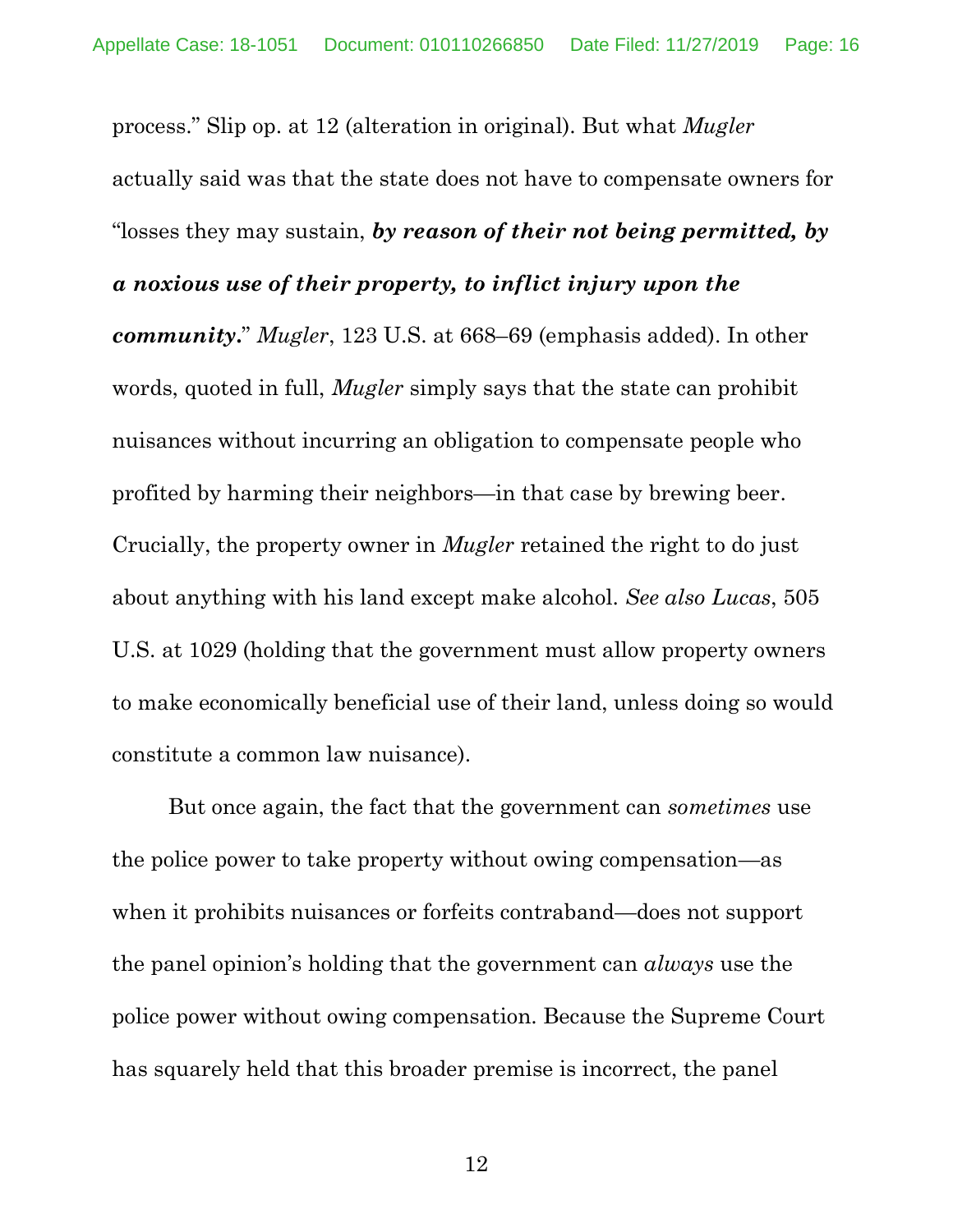opinion is in direct conflict with binding Supreme Court precedent and

should be reheard by the full Court.

## **CONCLUSION**

For the foregoing reasons, the petition for rehearing should be

granted.

Respectfully submitted,

/s/ Rachel B. Maxam Rachel B. Maxam, Esq. LAW OFFICE OF RACHEL B. MAXAM, PLLC 1512 Larimer St. Ste. 600 Denver, CO 80202 (720) 526-2928

*Counsel for Plaintiffs-Appellants*

*/s/* Anya Bidwell Anya Bidwell INSTITUTE FOR JUSTICE 816 Congress Avenue, Suite 960 Austin, TX 78701 (512) 480-5936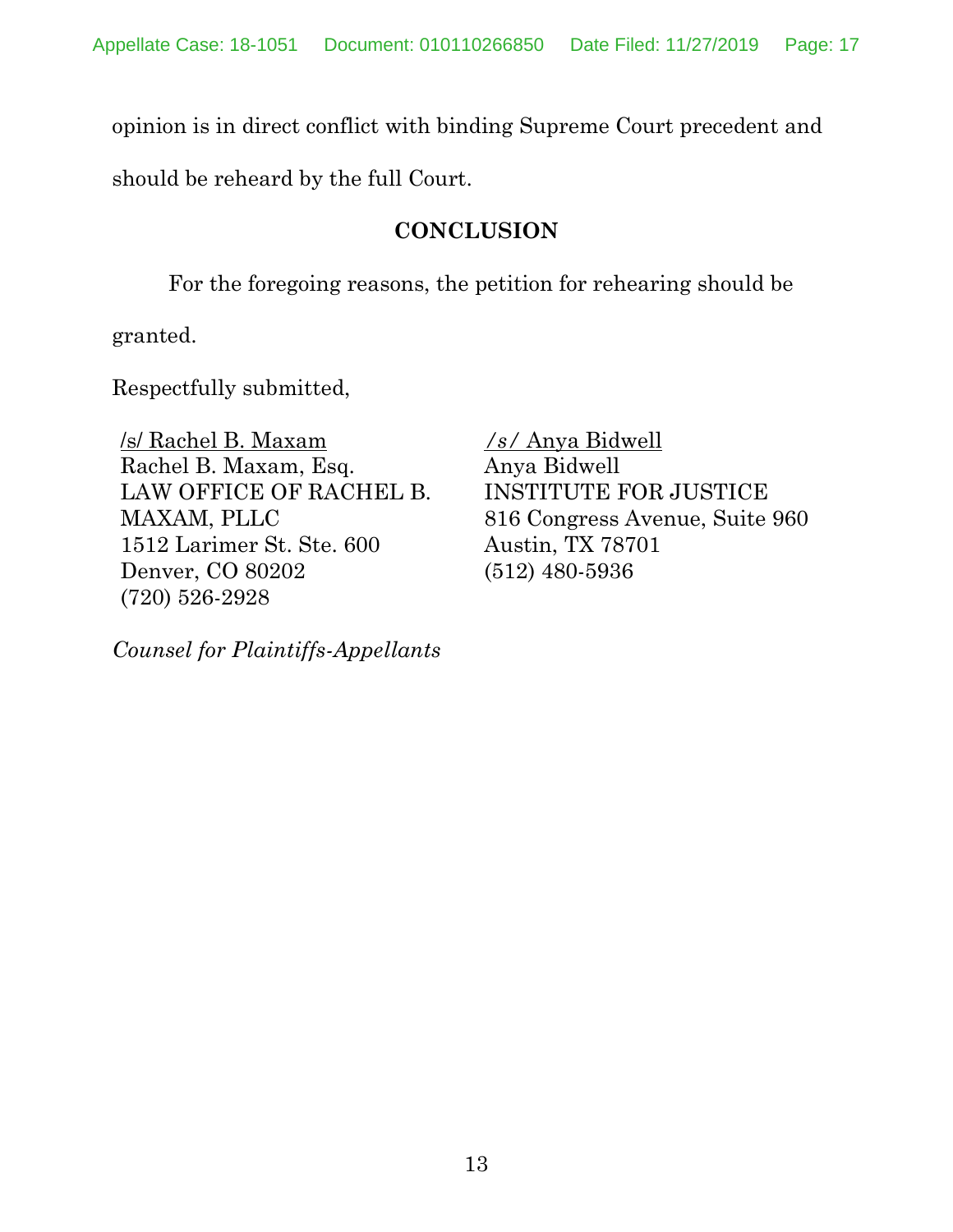### **CERTIFICATE OF VIRUS SCAN**

I hereby certify that:

- 1. All required privacy redactions have been made.
- 2. Paper copies of the Petition for Rehearing *en banc* have been submitted to the court and the ECF submission is an exact copy of the brief.
- 3. The Petition for Rehearing *en banc* has been scanned for viruses using [Webroot Secure Anywhere, Version v9.0.26.61 updated November 26, 2019], and according to the program is free of viruses.

Dated: November 27, 2019 /s/ Rachel B. Maxam

*Counsel for Plaintiffs-Appellants*

/s/ Anya Bidwell *Counsel for Plaintiffs-Appellants*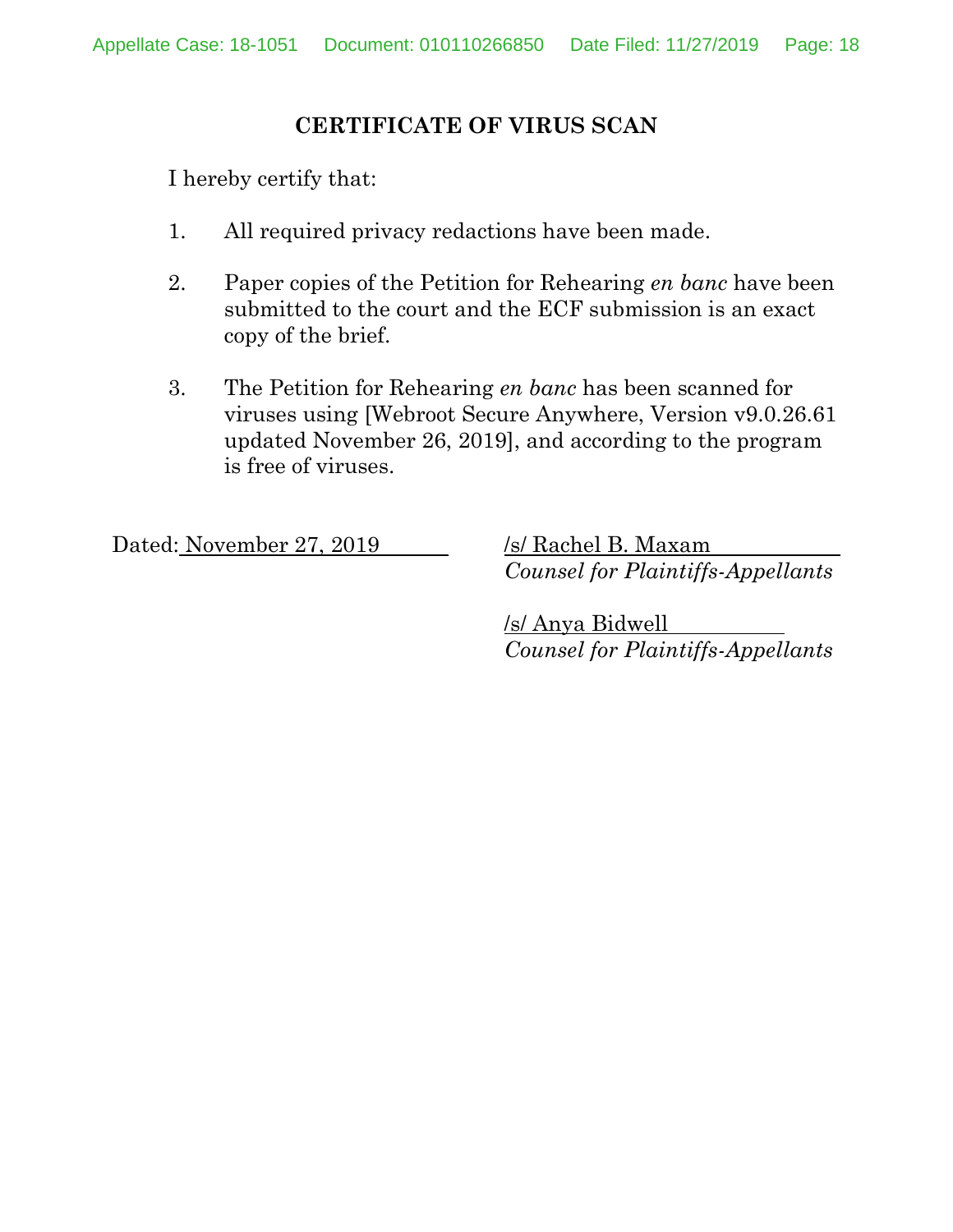### **CERTIFICATE OF COMPLIANCE**

1. This petition complies with type-volume limits because, excluding the parts of the document exempted by Fed. R. App. R. 32(f) (cover page, disclosure statement, table of contents, table of citations, statement regarding oral argument, signature block, certificates of counsel, addendum, attachments):

[ X ] this petition contains [*2,443*] words.

[ ] this petition uses a monospaced type and contains [*state the number of*] lines of text.

2. This petition document complies with the typeface and type style requirements because:

[ X ] this petition has been prepared in a proportionally spaced typeface using [*Microsoft Word 2016*] in [*14pt Century Schoolbook*]; *or*

[ ] this petition has been prepared in a monospaced typeface using [*state name and version of word processing program*] with [*state number of characters per inch and name of type style*].

Dated: November 27, 2019 /s/ Rachel B. Maxam

*Counsel for Plaintiffs-Appellants*

/s/ Anya Bidwell *Counsel for Plaintiffs-Appellants*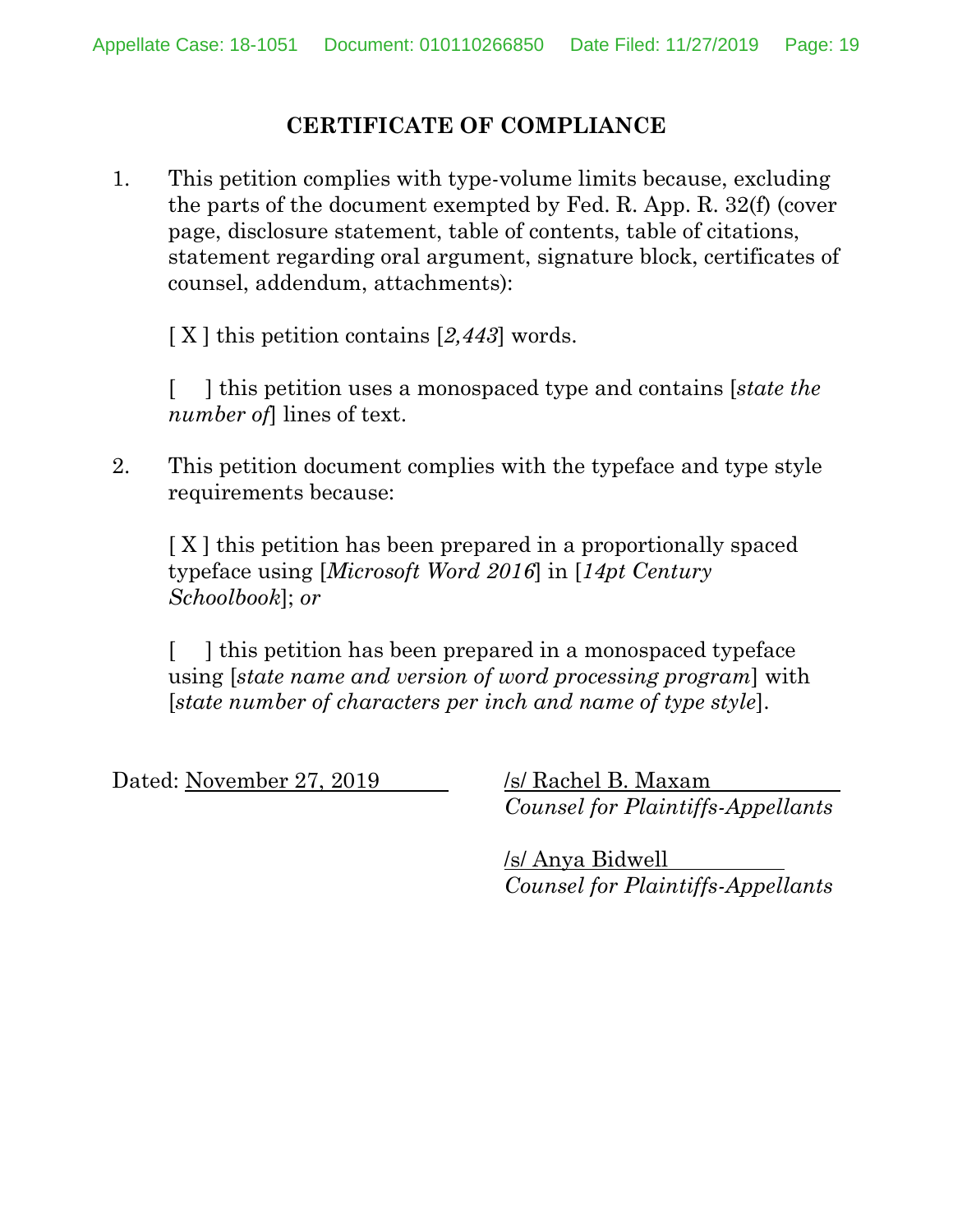### **CERTIFICATE OF FILING AND SERVICE**

I hereby certify that on this 27th day of November, 2019, I caused this Petition for Rehearing *en banc* to be filed electronically with the Clerk of the Court using the CM/ECF System, which will send notice of such filing to all registered CM/ECF users.

I further certify that on this 27th day of November, 2019, I caused the required number of bound copies of the foregoing Petition for Rehearing *en banc* to be filed, via UPS Next Day Air, with the Clerk of this Court.

> /s/ Rachel B. Maxam *Counsel for Plaintiffs-Appellants*

> /s/ Anya Bidwell *Counsel for Plaintiffs-Appellants*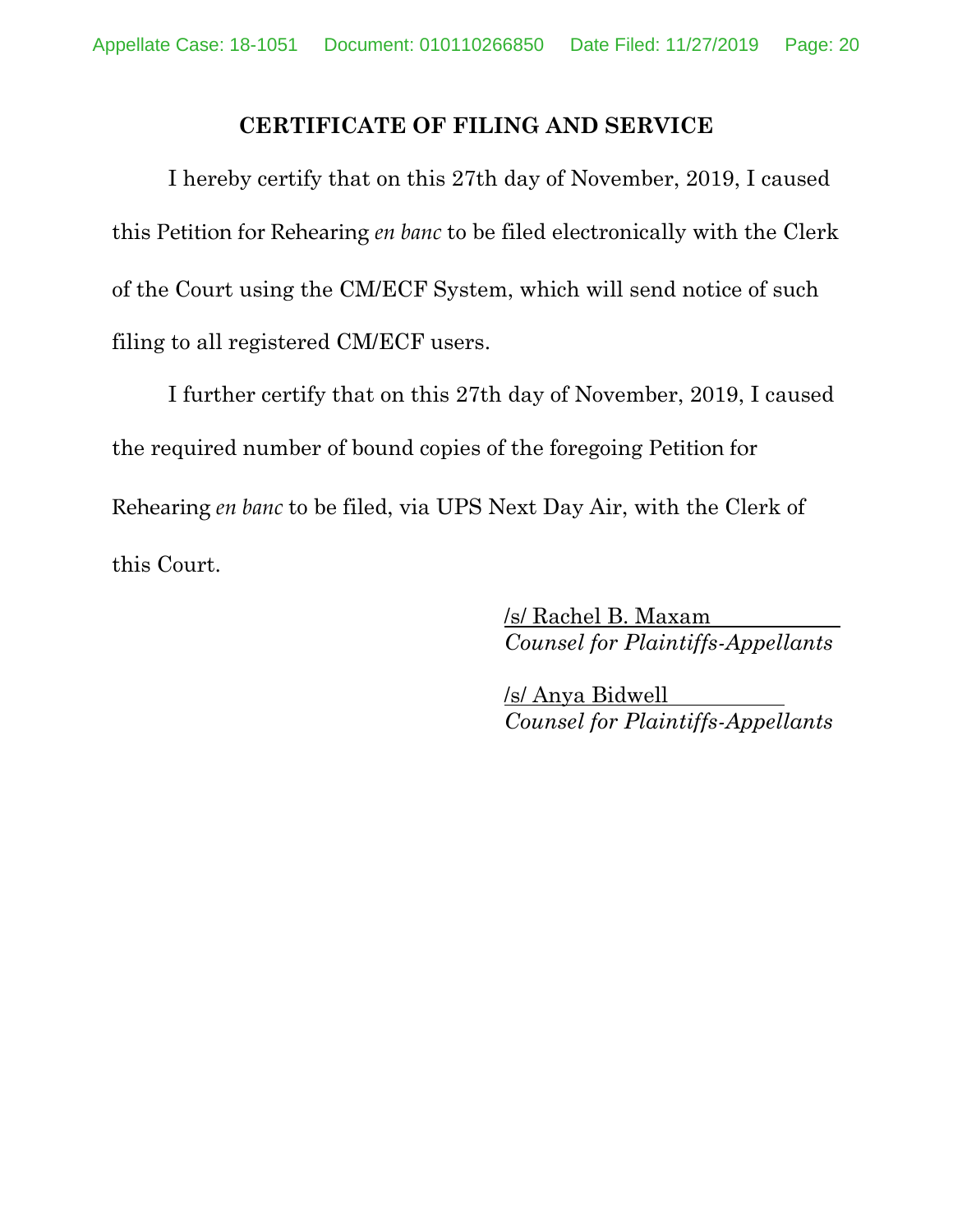**FILED** 

**United States Court of Appeals Tenth Circuit** 

#### **UNITED STATES COURT OF APPEALS**

#### **FOR THE TENTH CIRCUIT**

LEO LECH; ALFONSIA LECH; JOHN LECH,

Plaintiffs - Appellants,

v.

CHIEF JOHN A. JACKSON; COMMANDER DUSTIN VARNEY; OFFICER MIC SMITH; OFFICER JEFF MULQUEEN; OFFICER AUSTIN SPEER; OFFICER JARED ARTHUR; OFFICER BRYAN STUEBINGER; OFFICER JUAN VILLALVA; OFFICER ANDY WYNDER; OFFICER ANTHONY COSTARELLA; OFFICER ROB HASCHE, of the Greenwood Village Police Department, individually and in their official capacities; THE CITY OF GREENWOOD VILLAGE,

Defendants - Appellees.

------------------------------

COLORADO MUNICIPAL LEAGUE; INTERNATIONAL MUNICIPAL LAWYERS ASSOCIATION,

Amici Curiae.

### **ORDER AND JUDGMENT\***

**October 29, 2019**

**Elisabeth A. Shumaker Clerk of Court**

No. 18-1051 (D.C. No. 1:16-CV-01956-PAB-MJW) (D. Colo.)

 <sup>\*</sup> This order and judgment is not binding precedent, except under the doctrines of law of the case, res judicata, and collateral estoppel. But it may be cited for its persuasive value. *See* Fed. R. App. P. 32.1; 10th Cir. R. 32.1.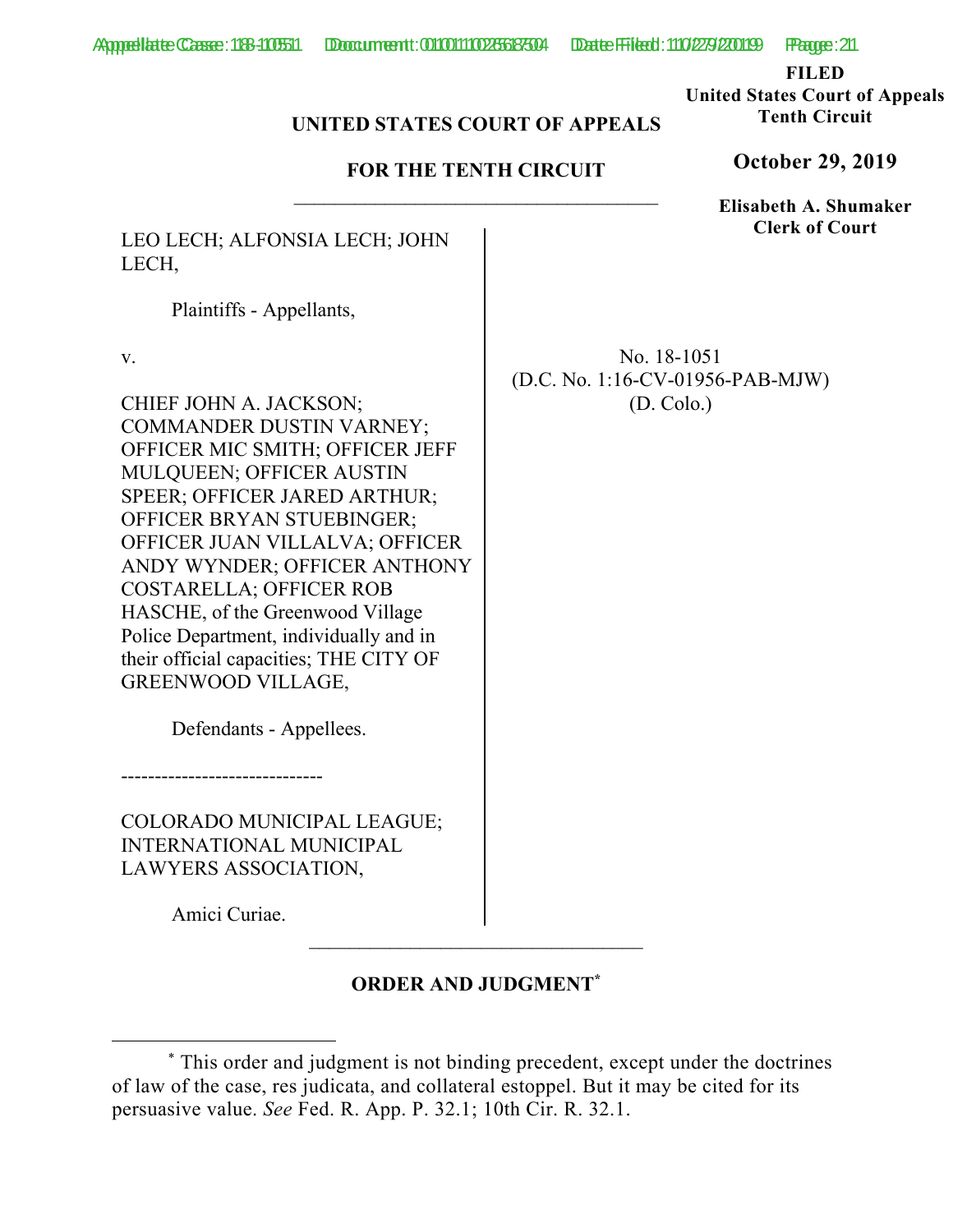\_\_\_\_\_\_\_\_\_\_\_\_\_\_\_\_\_\_\_\_\_\_\_\_\_\_\_\_\_\_\_\_\_

Before **HOLMES**, **McKAY**, and **MORITZ**, Circuit Judges.

Leo, Alfonsia, and John Lech (the Lechs) sued the City of Greenwood Village (the City) and several of its police officers (the officers),<sup>1</sup> alleging violations of the Takings Clause of the Fifth Amendment of the United States Constitution and Article II, Section 15 of the Colorado Constitution. In support of their Takings Clause claims, the Lechs alleged the defendants violated their constitutional rights—first by damaging the Lechs' Colorado home during an attempt to apprehend a criminal suspect and later by refusing to compensate the Lechs for this alleged taking. The district court granted the defendants' motion for summary judgment, concluding in relevant part that (1) when a state acts pursuant to its police power, rather than the power of eminent domain, its actions do not constitute a taking; (2) because the officers destroyed the Lechs' home while attempting to enforce the state's criminal laws, they acted pursuant to the state's police power; and (3) any damage to the Lechs' home therefore fell outside the ambit of the Takings Clause.

The Lechs appeal, arguing the district court erred in granting the defendants' motion for summary judgment. In support, they first assert the district court erred in "draw[ing] a hard line between" the power of eminent domain and the state's police power. Aplt. Br. 16. Alternatively, they argue that even if such a "line" exists, the

<sup>&</sup>lt;u>1</u> <sup> $1$ </sup> Where appropriate, we refer to the City and the officers collectively as the defendants.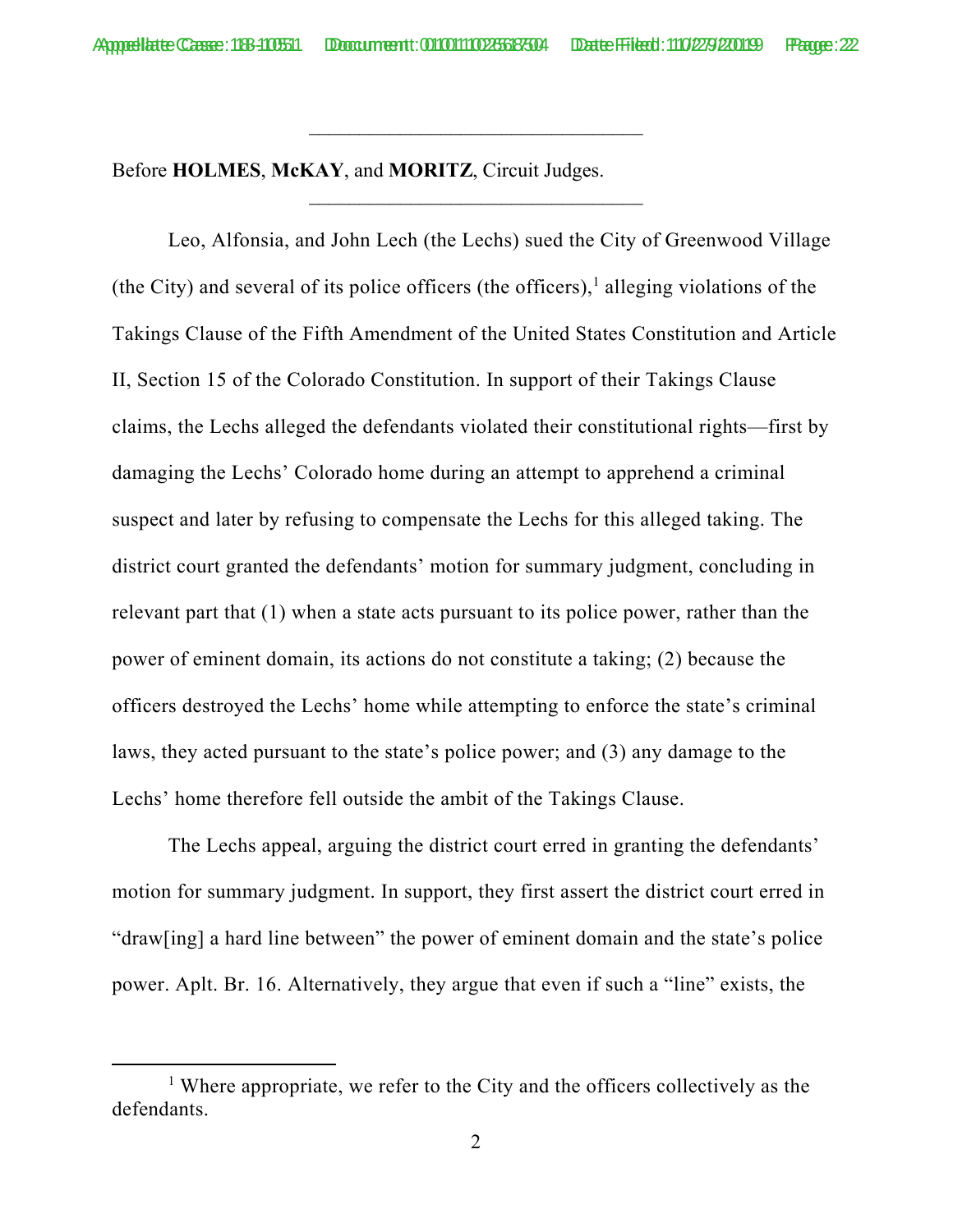district court erred in ruling that the defendants acted pursuant to the state's police power here. *Id.* For the reasons discussed below, we reject these arguments and affirm the district court's order.<sup>2</sup>

#### **Background**

We take the bulk of the following facts from the district court's order granting summary judgment to the defendants. In doing so, we view the evidence in the light most favorable to, and draw all reasonable inferences in favor of, the Lechs.<sup>3</sup> See *Fassbender v. Correct Care Sols., LLC*, 890 F.3d 875, 882 (10th Cir. 2018).

Leo and Alfonsia Lech purchased the home at 4219 South Alton Street in Greenwood Village, Colorado, for their son, John Lech. At the time of the relevant events, John Lech lived at the home with his girlfriend and her nine-year-old son. On June 3, 2015, officers from the City's police department responded to a burglar alarm at the Lechs' home and learned that Robert Seacat, an armed criminal suspect who was attempting to evade capture by the Aurora Police Department, was inside.

 $\overline{\phantom{a}}$  2  $<sup>2</sup>$  Because we may affirm the district court's order based solely on its</sup> conclusion that the defendants' law-enforcement efforts fell within the scope of the police power (and therefore fell outside the scope of the Takings Clause), we need not and do not address whether the Lechs' Takings Clause claims *also* fail under what the district court referred to as the "emergency exception" to the Takings Clause. App. vol. 2, 398.

<sup>&</sup>lt;sup>3</sup> The defendants filed a supplemental appendix that contains, among other things, documents from the fleeing suspect's related criminal proceedings. Because we see no indication that the defendants submitted these documents to the district court, we decline to consider them. *See John Hancock Mut. Life Ins. Co. v. Weisman*, 27 F.3d 500, 506 (10th Cir. 1994) ("This court has held that it cannot, in reviewing a ruling on summary judgment, consider evidence not before the district court.").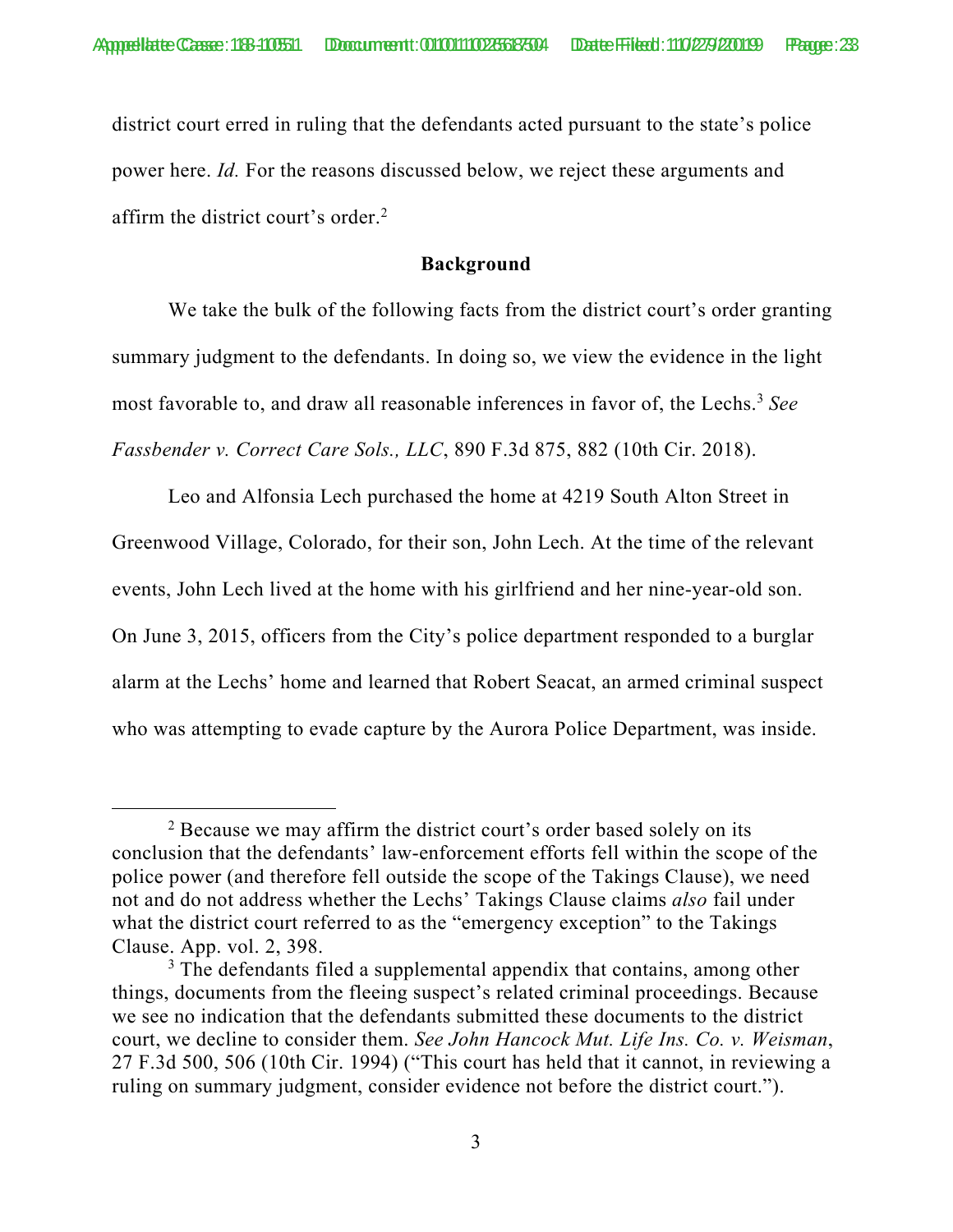Although the nine-year-old son of John Lech's girlfriend was present at the time of the break-in, he was able to exit the home safely.

 To prevent Seacat from escaping, the officers positioned their vehicles in the driveway of the Lechs' home. Seacat then fired a bullet from inside the garage and struck an officer's car. At that point, the officers deemed the incident a high-risk, barricade situation.<sup>4</sup> For approximately five hours, negotiators attempted to convince Seacat to surrender. After these efforts to negotiate proved unsuccessful, officers employed increasingly aggressive tactics: they fired several rounds of gas munition into the home, breached the home's doors with a BearCat armored vehicle so they could send in a robot to deliver a "throw phone" to Seacat, and used explosives to create sight lines and points of entry to the home. App. vol. 2, 380. The officers also sent in a tactical team to apprehend Seacat. But Seacat fired at the officers while they were inside, requiring them to leave. When even these more aggressive tactics failed to draw Seacat out, officers used the BearCat to open multiple holes in the home and again deployed a tactical team to apprehend Seacat.

 This time, the tactical team was successful: it managed to disarm Seacat and take him into custody. But as a result of this 19-hour standoff, the Lechs' home was rendered uninhabitable. And although the City offered to help with temporary living

 $\overline{4}$ <sup>4</sup> According to the police department's manual, a high-risk situation is one that involves "[t]he arrest or apprehension of an armed or potentially armed subject where the likelihood of armed resistance is high." Supp. App. vol. 1, 27. A barricade situation involves a "standoff created by an armed or potentially armed suspect . . . who is refusing to comply with police demands for surrender." *Id.*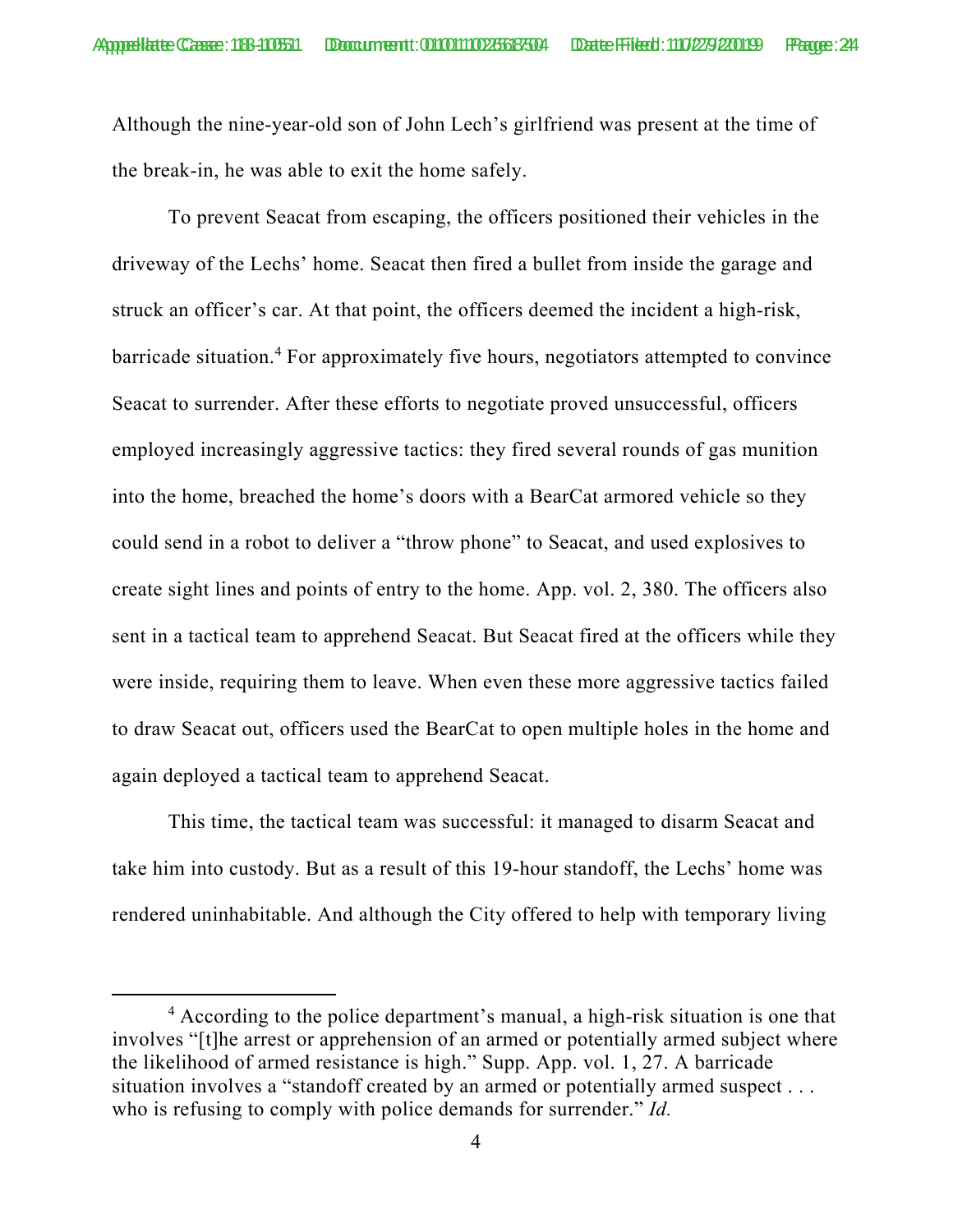expenses when the Lechs demolished and rebuilt their home, it otherwise denied liability for the incident and declined to provide any further compensation.

The Lechs then sued the defendants, alleging, in relevant part, that the defendants violated the Takings Clause of both the United States and Colorado Constitutions by damaging the Lechs' home without providing just compensation. The district court rejected this argument. In doing so, it first distinguished between the state's "eminent[-]domain authority, which permits the taking of private property for public use," and the state's "police power, which allows [it] to regulate private property for the protection of public health, safety, and welfare." *Id.* at 390. The district court then ruled that although a state may "trigger[] the requirement of just compensation" by exercising the former, a state's exercise of the latter does not constitute a taking and is therefore "noncompensable." *Id.* at 390–91.

Next, the district court determined that the state's police power encompasses "the enforcement of" a state's "criminal laws." *Id.* at 397. And because the officers damaged the Lechs' home while attempting to apprehend a criminal suspect, the district court reasoned, their actions fell within the scope of "the state's police powers and not the power of eminent domain." *Id.* at 399. Thus, the district court concluded, any damage the officers caused to the Lechs' home did not constitute a taking for purposes of the Takings Clause. Accordingly, it granted the defendants' motion for summary judgment on the Lechs' Takings Clause claims. 5 The Lechs now

 $\frac{1}{5}$ <sup>5</sup> The Lechs also alleged various other claims. But they do not challenge the district court's resolution of those claims on appeal. Accordingly, we discuss the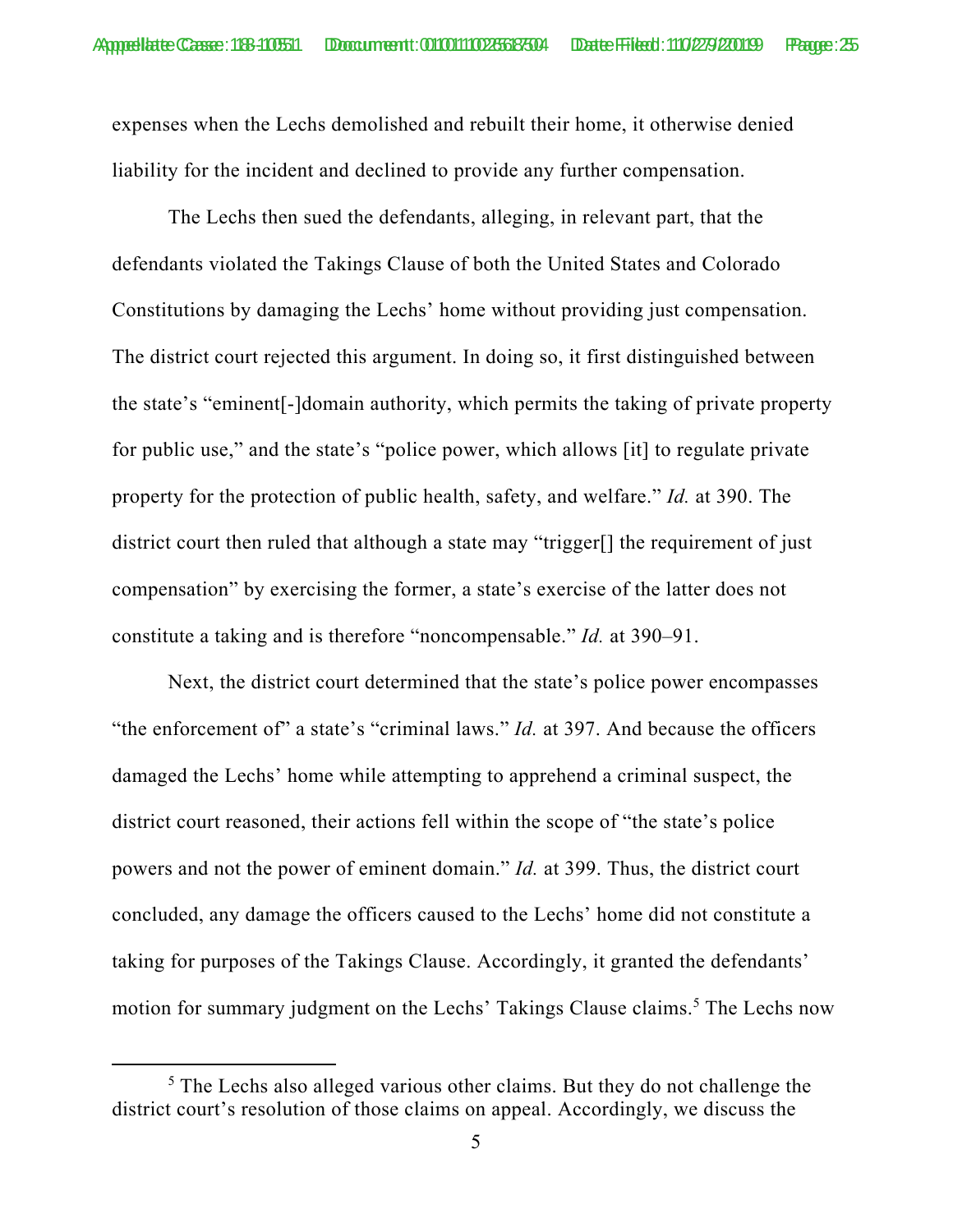appeal the district court's order.

#### **Analysis**

The parties agree that the Takings Clause of the Fifth Amendment "requires compensation when a taking occurs." *Alto Eldorado P'ship v. Cty. of Santa Fe*, 634 F.3d 1170, 1174 (10th Cir. 2011); *see also* U.S. Const. amend. V (providing that private property shall not "be taken for public use, without just compensation").<sup>6</sup> But they disagree about whether a taking occurred here. According to the Lechs, the defendants' conduct amounts to a taking because (1) the officers physically intruded upon and ultimately destroyed their home and (2) such a "physical appropriation of property gives rise to a *per se* taking." Aplt. Br. 9. The defendants, on the other hand, argue that no taking occurred because the officers damaged the Lechs' home pursuant to the police power, not the power of eminent domain. The district court agreed with the defendants: it concluded that "the tactical decisions that ultimately destroyed [the Lechs'] home were made pursuant to the state's police powers and not the power of

Lechs' remaining claims only to the extent they are relevant to our Takings Clause analysis.

<sup>6</sup> The Colorado Constitution contains similar, albeit not identical, language. *See* Colo. Const. art. II, § 15 ("Private property shall not be taken *or damaged*, for public or private use, without just compensation." (emphasis added)). Notably, the Lechs acknowledged in district court that their rights under the state and federal Takings Clauses are "essentially the same." App. vol. 2, 307. The district court agreed, ruling that because the Colorado Supreme Court has interpreted the state Takings Clause consistently with the federal Takings Clause, the Lechs' Takings Clause claims could "be considered together." *Id.* at 389 n.9; *cf. Animas Valley Sand & Gravel, Inc. v. Bd. of Cty. Comm'rs*, 38 P.3d 59, 63–64 (Colo. 2001). Because the Lechs do not challenge this aspect of the district court's ruling on appeal, we likewise analyze their state and federal Takings Clause claims collectively.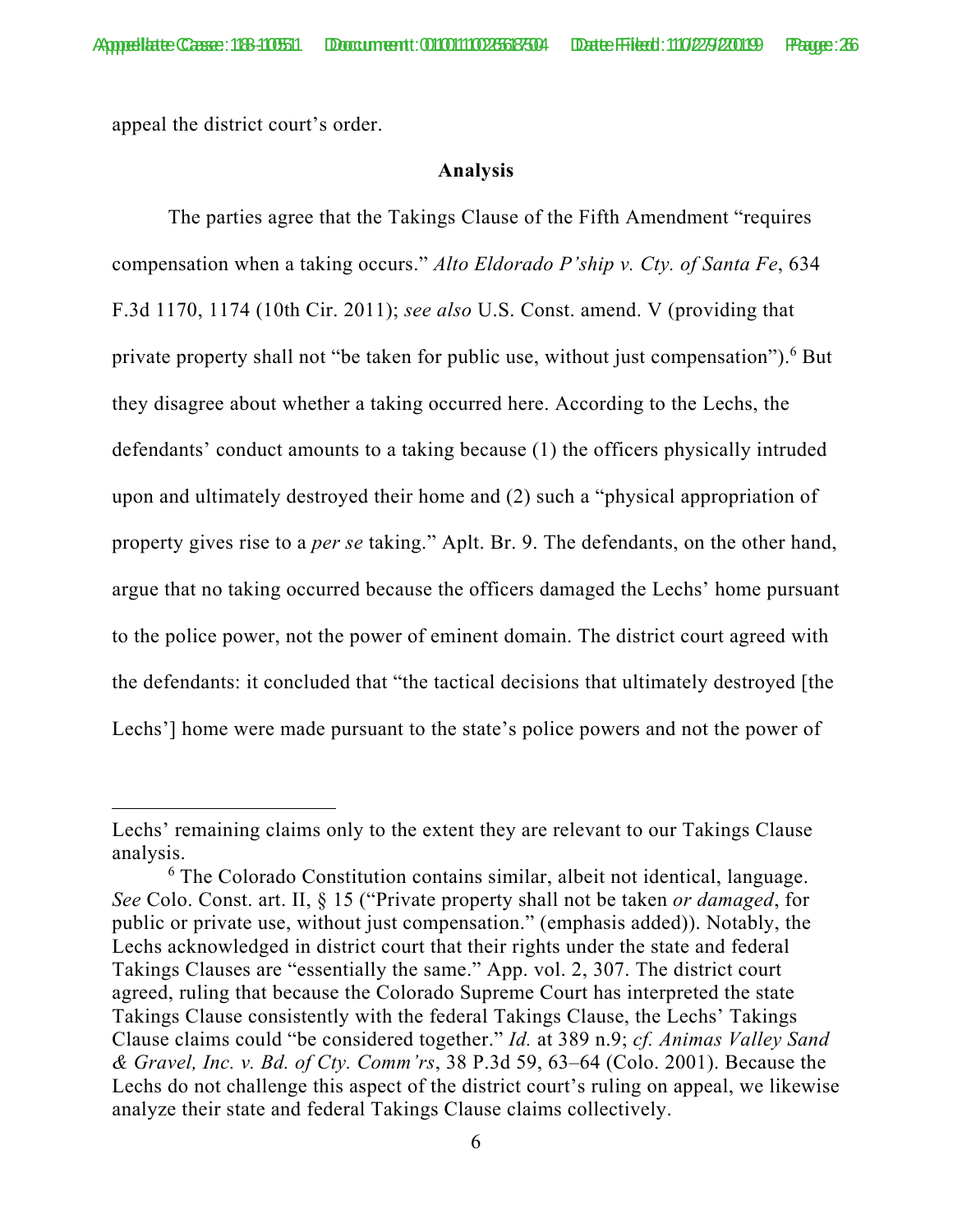eminent domain." App. vol. 2, 399. Thus, the district court ruled, the defendants' conduct did not constitute a taking for purposes of the Taking Clause.

In challenging the district court's ruling on appeal, the Lechs advance two general arguments. First, they assert the district court erred in ruling that when the government acts pursuant to its police power, its actions cannot constitute a taking for purposes of the Takings Clause. Second, they argue that even assuming the distinction between the state's police power and its power of eminent domain is dispositive of the taking question, the district court erred in concluding that the officers' conduct here fell within the scope of the state's police power merely because the officers damaged the Lechs' home while "enforcing the law." Aplt. Br. 23. In evaluating these arguments, we review de novo the district court's decision to grant summary judgment to the defendants, applying the same standard as the district court. *Morden v. XL Specialty Ins.*, 903 F.3d 1145, 1151 (10th Cir. 2018). "Summary judgment is appropriate if 'there is no genuine dispute as to any material fact and the movant is entitled to judgment as a matter of law.'" *Llewellyn v. Allstate Home Loans, Inc.*, 711 F.3d 1173, 1178 (10th Cir. 2013) (quoting Fed. R. Civ. P. 56(a)).

#### **I. Takings, the Police Power, and the Power of Eminent Domain**

 On appeal, the Lechs first argue the district court erred in drawing a "hard line" between those actions the government performs pursuant to its power of eminent domain and those it performs pursuant to its police power. Aplt. Br. 16. The Lechs do not dispute that the Supreme Court has recognized such a distinction in the context of *regulatory* takings. *See, e.g.*, *Mugler v. Kansas*, 123 U.S. 623, 668–69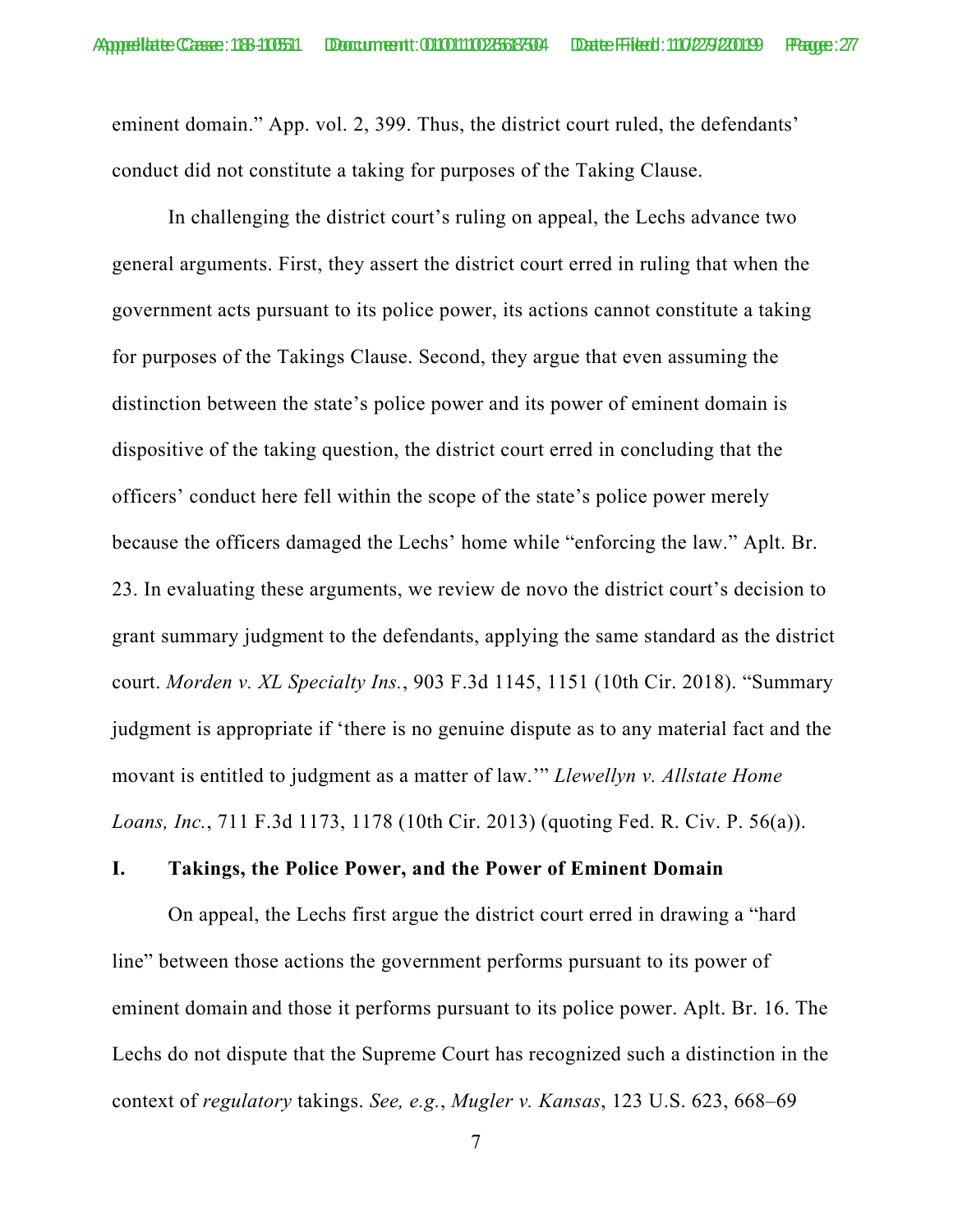(1887) (distinguishing between "the state's power of eminent domain"—under which "property may not be taken for public use without compensation"—and state's "police powers"—which are not "burdened with the condition that the state must compensate [affected] individual owners for pecuniary losses they may sustain"). But the Lechs suggest this distinction is not dispositive in the context of *physical* takings. *Compare Lingle v. Chevron U.S.A. Inc.*, 544 U.S. 528, 537 (2005) (describing physical takings as "direct government appropriation or physical invasion of private property"), *with id.* at 539 (describing regulatory takings as "regulatory actions that are functionally equivalent" to physical takings). Specifically, the Lechs maintain that *any* "physical appropriation of [private] property" by the government—whether committed pursuant to the power of eminent domain or the police power—"gives rise to a *per se* taking" and thus requires compensation under the Takings Clause. Aplt. Br. 9.

 But contrary to the Lechs' position, at least three of our sibling circuits and the Court of Federal Claims have expressly relied upon the distinction between the state's police power and the power of eminent domain in cases involving the government's direct physical interference with private property. For instance, in *AmeriSource Corp. v. United States*, the Federal Circuit held that no taking occurred where the government physically seized (and ultimately "rendered worthless") the plaintiff's pharmaceuticals "in connection with [a criminal] investigation" because "the government seized the pharmaceuticals in order to enforce criminal laws"—an action the Federal Circuit said fell well "within the bounds of the police power."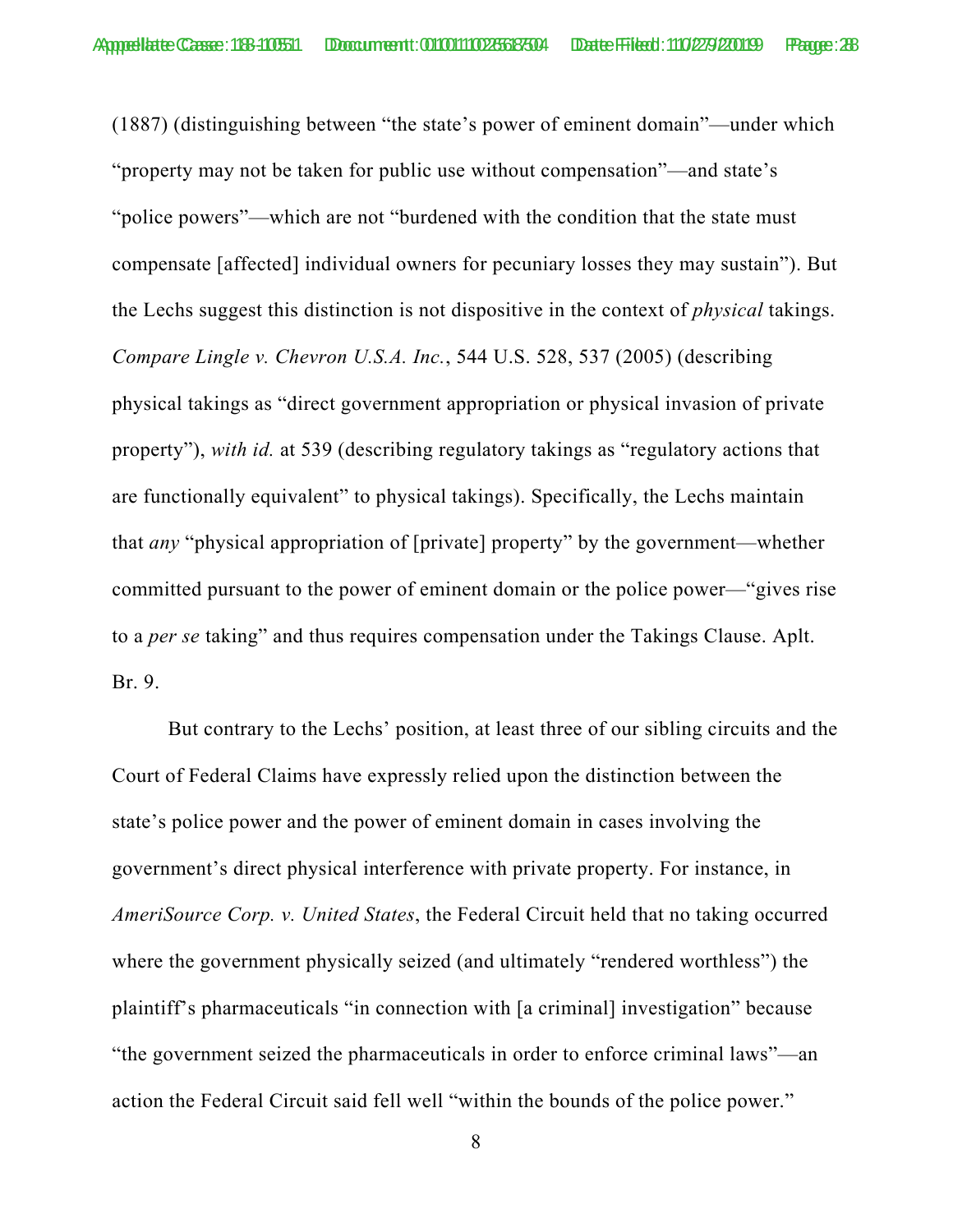525 F.3d 1149, 1150, 1153–54 (Fed. Cir. 2008) (citing *Bennis v. Michigan*, 516 U.S. 442, 443–44, 452–53 (1996)); *see also, e.g.*, *Zitter v. Petruccelli*, 744 F. App'x 90, 93, 96 (3d Cir. 2018) (unpublished) (relying on distinction between power of eminent domain and police power to hold that no taking occurred where officials physically seized plaintiff's oysters and oyster-farming equipment (citing *Bennis*, 516 U.S. at 452)); *Johnson v. Manitowoc Cty.*, 635 F.3d 331, 333–34, 336 (7th Cir. 2011) (relying on distinction between power of eminent domain and police power to hold that no taking occurred where authorities physically damaged plaintiff's home (citing *Bennis*, 516 U.S. at 452)); *Bachmann v. United States*, 134 Fed. Cl. 694, 696 (Fed. Cl. 2017) (holding that "[w]hen private property is damaged incident to the exercise of the police power, such damage"—even when physical in nature—"is not a taking for the public use, because the property has not been altered or turned over for public benefit" (citing *Nat'l Bd. of Young Men's Christian Ass'ns v. United States*, 395 U.S. 85, 92–93 (1969))).

 Further, although the Supreme Court has never expressly invoked this distinction in a case alleging a physical taking, it has implicitly indicated the distinction applies in this context. *See, e.g.*, *Bennis*, 516 U.S. at 443–44, 453–54 (rejecting plaintiff's Takings Clause claim where state court ordered vehicle "forfeited as a public nuisance" without requiring state to compensate plaintiff, who shared ownership of vehicle with her husband; reasoning that when state acquires property "under the exercise of governmental authority *other than the power of eminent domain*," government is not "required to compensate an owner for [that]

<sup>9</sup>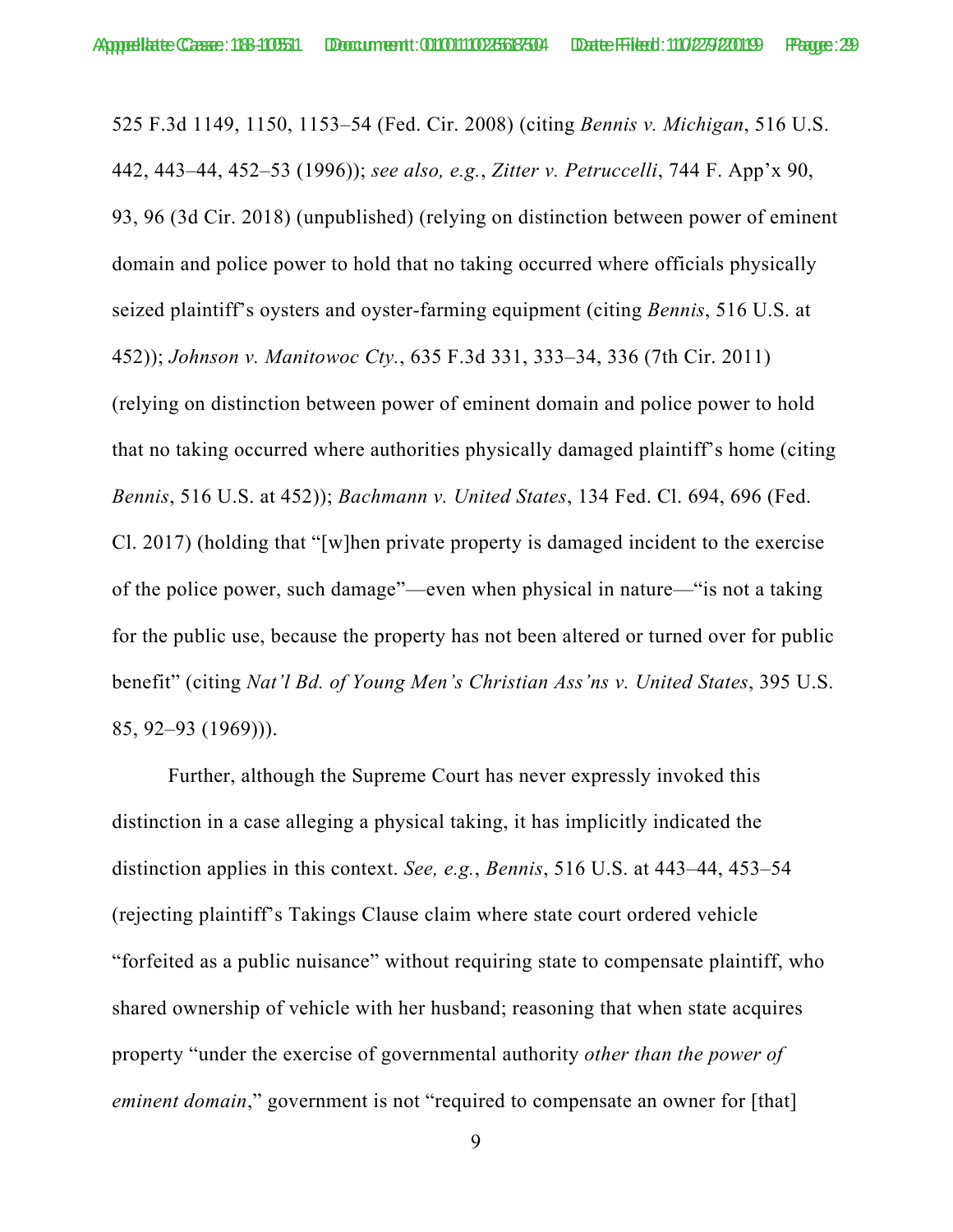property" (emphasis added));7 *Miller v. Schoene*, 276 U.S. 272, 277, 279–80 (1928) (rejecting constitutional challenge to statute that allowed state to condemn and destroy "cedar trees infected by cedar rust," even though statute did not require state to compensate owners for any trees it destroyed; characterizing statute as valid "exercise of the police power").<sup>8</sup>

 And we have likewise implicitly treated the distinction between the police power and the power of eminent domain as dispositive of the taking question, even when the interference at issue is physical, rather than regulatory, in nature. For instance, in *Lawmaster v. Ward*, we held that the plaintiff failed to establish a Takings Clause violation where federal agents physically damaged his property—by, for example, tearing out door jambs and removing pieces of interior trim from his

 <sup>7</sup> <sup>7</sup> In *Bennis*, the Court did not expressly characterize the forfeiture action as a use of the state's police power. But the Court has previously described forfeitures in this manner. *See, e.g.*, *Van Oster v. Kansas*, 272 U.S. 465, 467 (1926) ("[A] state in the exercise of its police [power] may forfeit property . . . ."). Further, in *Bennis*, the Court noted that the state's actions were motivated by its desire to "deter illegal activity that contributes to neighborhood deterioration and unsafe streets." 516 U.S. at 453. And these are classic markers of the state's police power. *See Medtronic, Inc. v. Lohr*, 518 U.S. 470, 475 (1996) ("Throughout our history the several [s]tates have exercised their police powers to protect the health and safety of their citizens."). Finally, other courts have interpreted *Bennis* as a police-power case. *See, e.g.*, *Rhaburn v. United States*, 390 F. App'x 987, 988 (Fed. Cir. 2010) (unpublished) ("In *Bennis* . . . [t]he Court ruled that no taking had occurred, relying on the nature of the government power exercised to take the property, *i.e.*, the police power.").

<sup>8</sup> The nature of the plaintiffs' constitutional claim in *Miller* is not entirely clear from the Court's language. But the Court has repeatedly cited *Miller* as part of its Takings Clause jurisprudence. *See, e.g.*, *Keystone Bituminous Coal Ass'n v. DeBenedictis*, 480 U.S. 470, 490 (1987) (characterizing *Miller* as "holding that the Takings Clause did not require the State of Virginia to compensate the owners of cedar trees for the value of the trees that the [s]tate had ordered destroyed").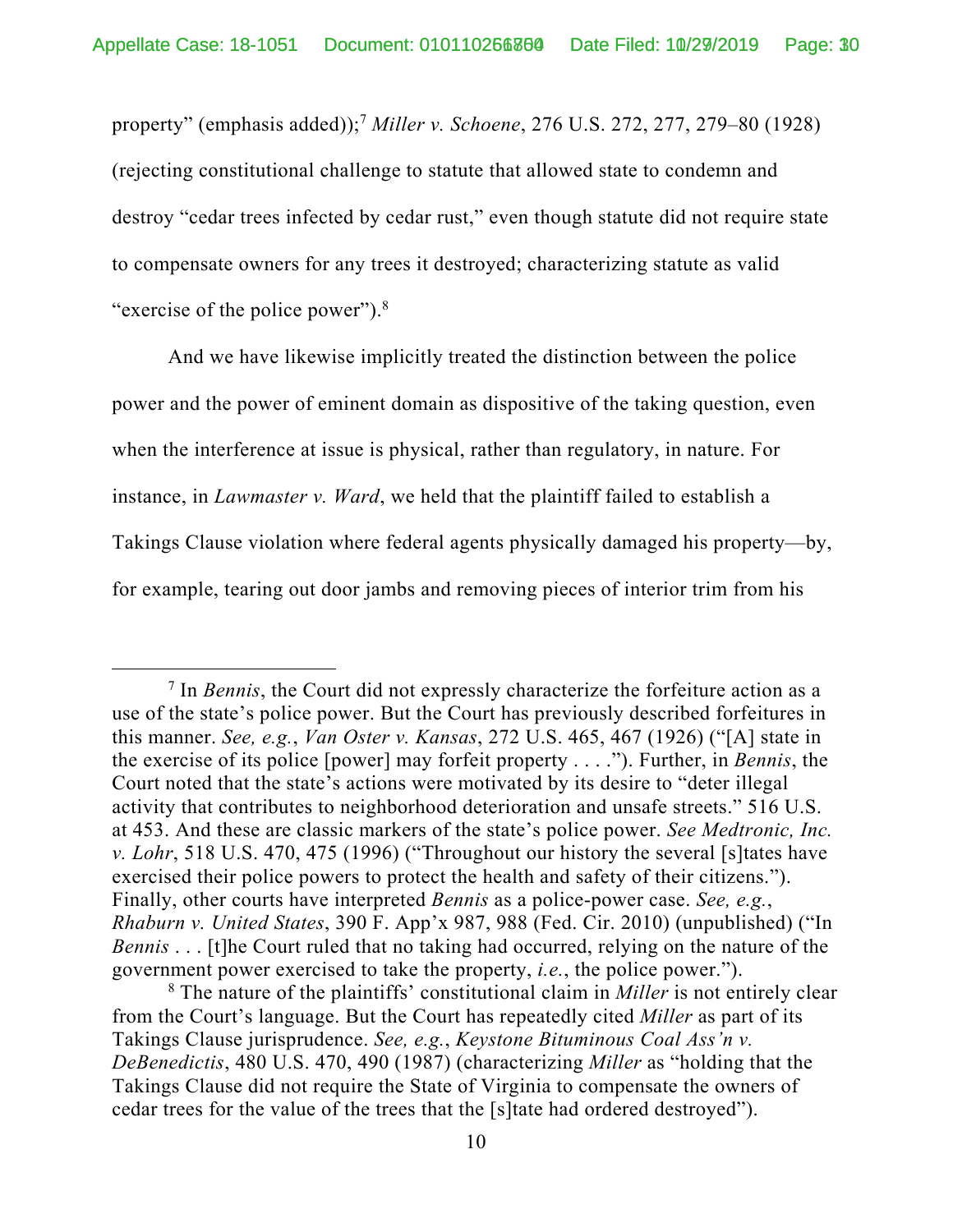home—while executing a search warrant. 125 F.3d 1341, 1344–46, 1351 (10th Cir. 1997). In doing so, we reasoned that the plaintiff "fail[ed] to allege any facts showing how his property was taken for public use." *Id.* at 1351. And although we did not expressly note as much in *Lawmaster*, we have previously equated the state's power to "take[] property for public use" with the state's power of eminent domain, as opposed to its police power. *Lamm v. Volpe*, 449 F.2d 1202, 1203 (10th Cir. 1971) ("Police power should not be confused with eminent domain, in that the former controls the use of property by the owner for the public good, authorizing its regulation and destruction without compensation, whereas the latter takes property for public use and compensation is given for property taken, damaged[,] or destroyed."). <sup>9</sup> Thus, by holding that the plaintiff in *Lawmaster* could not show a Fifth Amendment violation because he failed to show "how his property was taken for public use," we implicitly held his Takings Clause claim failed because he could not show the government acted pursuant to its power of eminent domain, rather than pursuant to its police power. 125 F.3d at 1351; *see also McKenna v. Portman*, 538 F. App'x 221, 223–24 (3d Cir. 2013) (unpublished) (relying in part on *Lawmaster* to hold that because defendants exercised state's police power—rather than power of eminent domain—when they seized plaintiffs' property pursuant to search warrant and subsequently damaged it, defendants "did not engage in a 'taking' under the Fifth Amendment").

 $\overline{9}$ <sup>9</sup> Notably, although the defendants discuss *Lamm* in their response brief, the Lechs do not address it in their reply brief.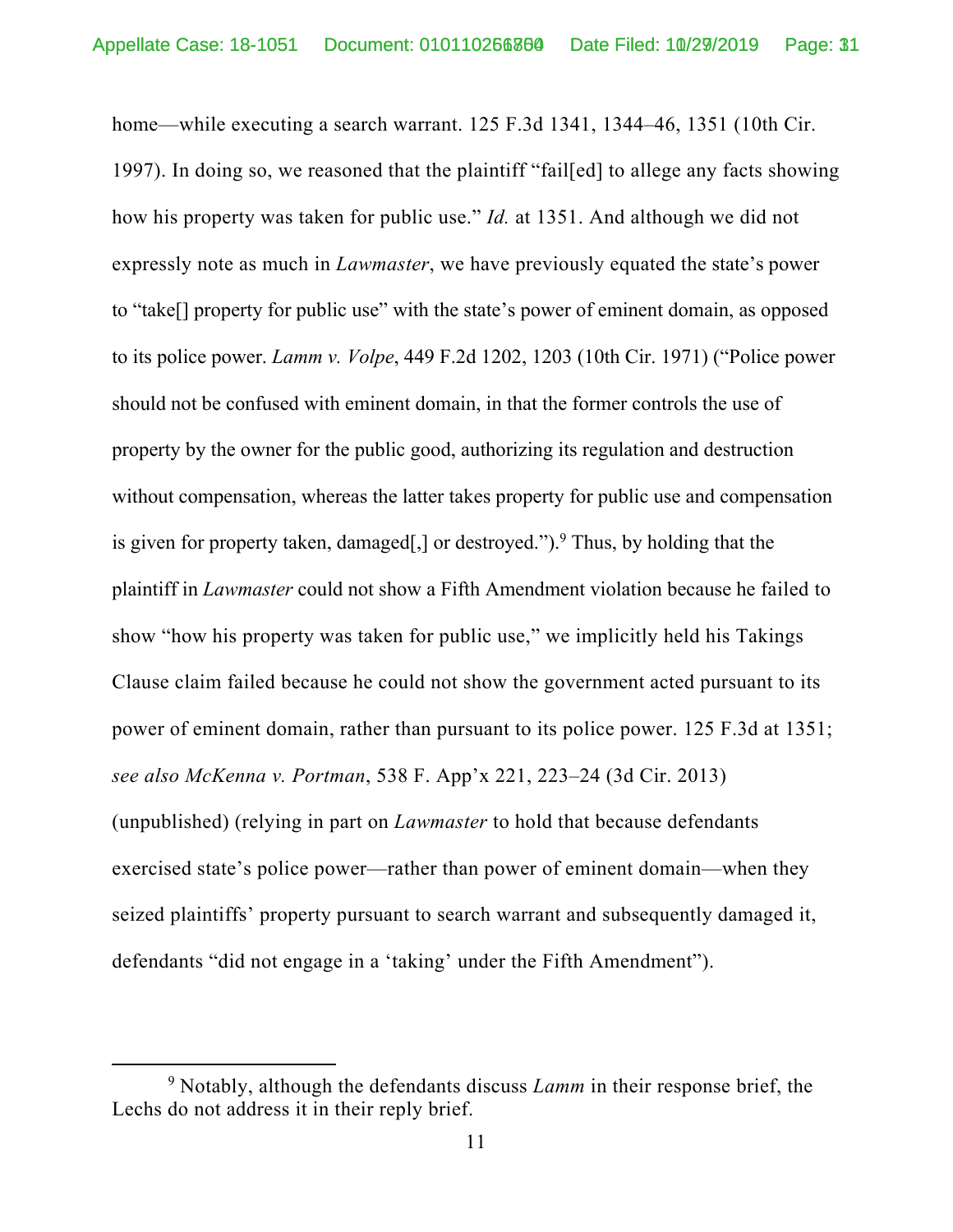Nevertheless, despite these persuasive authorities, the Lechs urge us to disregard the distinction between the police power and the power of eminent domain in resolving this appeal. In support, they point out that "the Takings Clause 'was designed to bar [g]overnment from forcing some people alone to bear public burdens which, in all fairness and justice, should be borne by the public as a whole.'" Aplt. Br. 13 (quoting *Armstrong v. United States*, 364 U.S. 40, 49 (1960)). And they argue that upholding the district court's summary-judgment ruling would do just that: it would force the Lechs to bear alone the cost of actions the defendants undertook in an effort to "apprehend[] a criminal suspect"—actions that were clearly "for the benefit of the public" as a whole. *Id.* at 13, 33.

 We do not disagree that the defendants' actions benefited the public. But as the Court explained in *Mugler*, when the state acts to preserve the "safety of the public," the state "is not, and, consistent[] with the existence and safety of organized society, cannot be, burdened with the condition that the state must compensate [affected property owners] for pecuniary losses they may sustain" in the process. 123 U.S. at 669. Thus, "[a]s unfair as it may seem," the Takings Clause simply "does not entitle all aggrieved owners to recompense." *AmeriSource Corp.*, 525 F.3d at 1152, 1154.

 Accordingly, we reject the Lechs' first broad challenge to the district court's ruling and hold that when the state acts pursuant to its police power, rather than the power of eminent domain, its actions do not constitute a taking for purposes of the Takings Clause. And we further hold that this distinction remains dispositive in cases that, like this one, involve the direct physical appropriation or invasion of private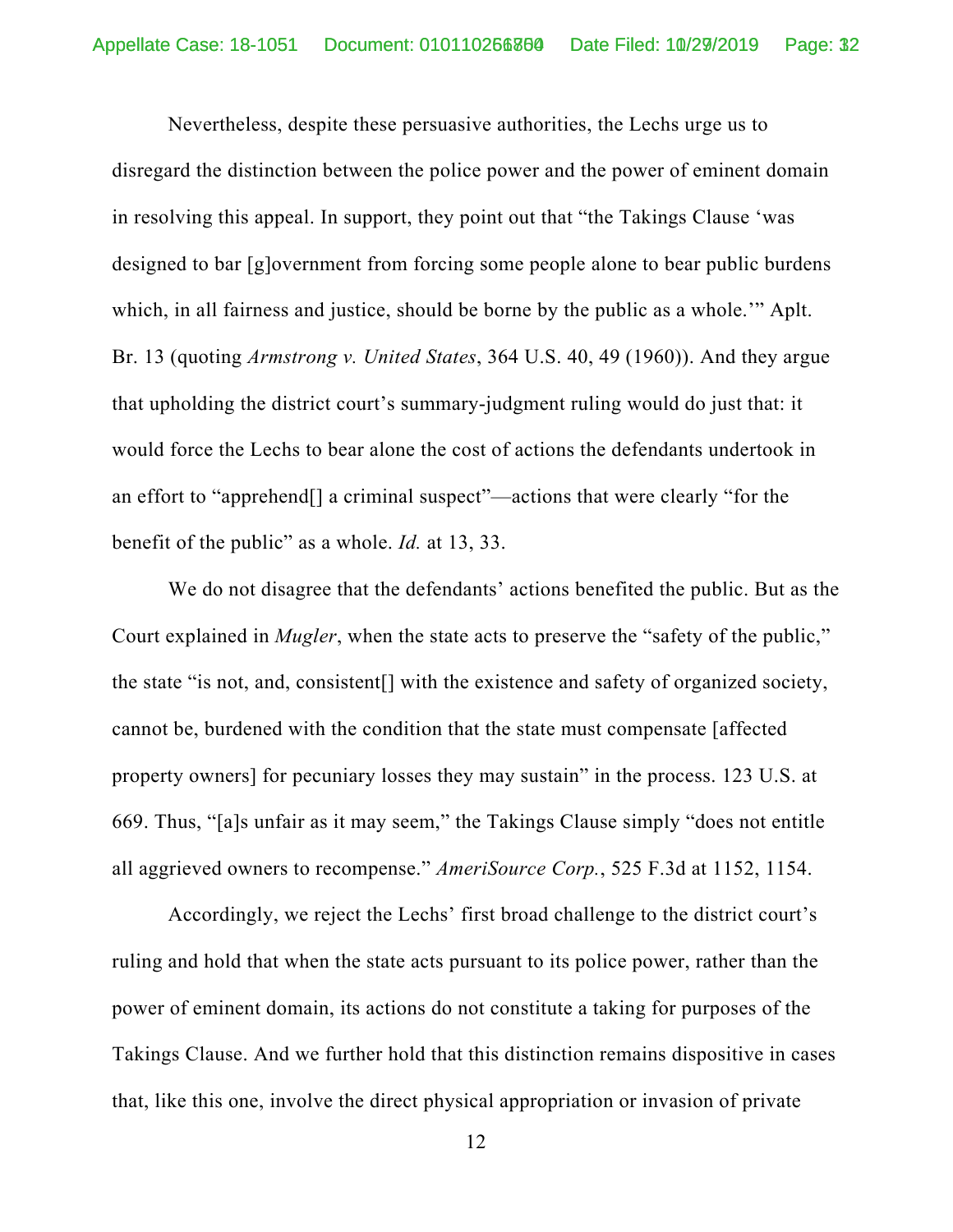property. But that does not end the matter. We must next determine whether, as the district court ruled, the defendants acted pursuant to the state's police power here.

#### **II. Law Enforcement and the Police Power**

"[T]he police power encompasses 'the authority to provide for the public health, safety, and morals.'" *Dodger's Bar & Grill, Inc. v. Johnson Cty. Bd. of Cty. Comm'rs*, 32 F.3d 1436, 1441 (10th Cir. 1994) (quoting *Barnes v. Glen Theatre, Inc.*, 501 U.S. 560, 569 (1991)). The "contours of [the police power] are difficult to discern." *AmeriSource Corp.*, 525 F.3d at 1153. But as discussed above, we have described the police power in contrast to the power of eminent domain: "the former controls the use of property by the owner for the public good," while the latter "takes property for public use." *Lamm*, 449 F.2d 1203.

The parties have not pointed us to any Tenth Circuit authority that affirmatively resolves whether the defendants' conduct here damaged the Lechs' home for the public good or for public use. But the Court of Federal Claims has applied this distinction to facts that are nearly identical to those at issue here. *See Bachmann*, 134 Fed. Cl. 694. In *Bachmann*, the United States Marshals Service "used gunfire, smoke bombs, tear gas, a battering ram, and a robot to gain entry" to the plaintiffs' rental property, which unbeknownst to the plaintiffs—had become a hideout for a fleeing fugitive. *Id.* at 695. The plaintiffs then sued the Marshals Service, alleging the damage to their property constituted a taking under the Fifth Amendment. *Id.* The Marshals Service moved to dismiss, arguing that because it acted under the police power, any damage it caused to the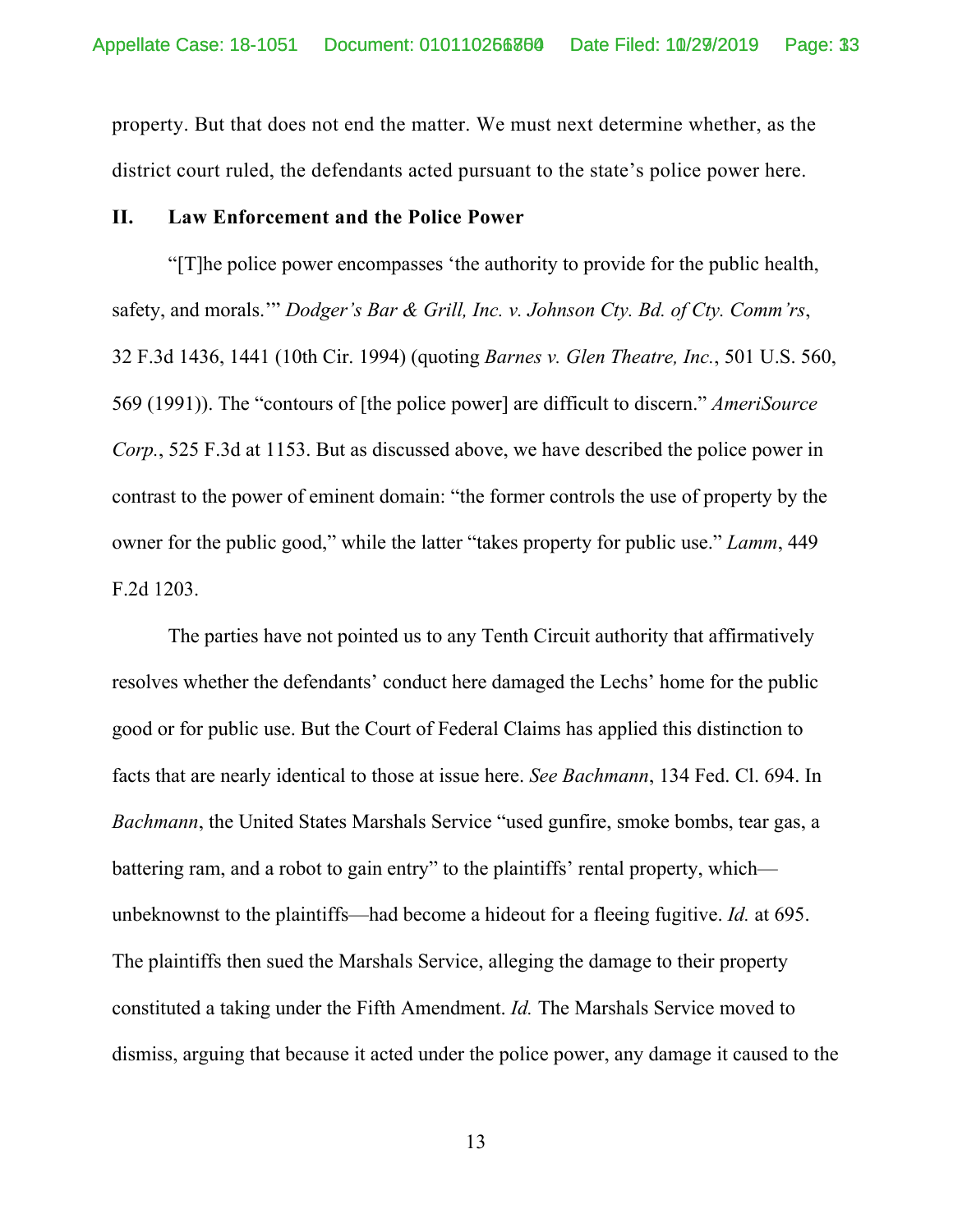plaintiffs' property in the process "could not amount to a compensable Fifth Amendment taking." *Id.* 

Relying in large part on the Federal Circuit's decision in *AmeriSource*, the Court of Federal Claims agreed with the Marshals Service and granted the motion to dismiss. *Id.* at 695–97 (citing *AmeriSource*, 525 F.3d at 1153–55). Critically, in doing so, it rejected the plaintiffs' argument that "when law enforcement officials damage private property in the process of enforcing criminal law, they . . . take private property for public use." *Id.* at 695. Instead, the court reasoned, the Marshals Service damaged plaintiffs' property while "us[ing] perhaps the most traditional function of the police power: entering property to effectuate an arrest or a seizure." *Id.* at 697. Thus, the court concluded, the plaintiffs did not suffer "a taking of their property for public use," and their Fifth Amendment claim failed as a result. *Id.* at 698.

 Notably, in reaching this conclusion, the Court of Federal Claims addressed the potential distinction between (1) cases in which "law enforcement officials seize and retain [personal] property as the suspected instrumentality or evidence of a crime" and (2) cases in which government officials inflict damage to real property that is "incidental to the exercise of the police power." *Id.* at 696–98. And the Lechs attempt to invoke the same distinction here: they argue that although the police power encompasses the seizure of personal property that is "caught up in criminal activity" or is "evidence of a crime," it does not encompass "the destruction of an entire home in furtherance of apprehending an uncooperative suspect." Aplt. Br. 21–22. But like the Court of Federal Claims, we see no "principled reason" to draw such a distinction. *Bachmann*,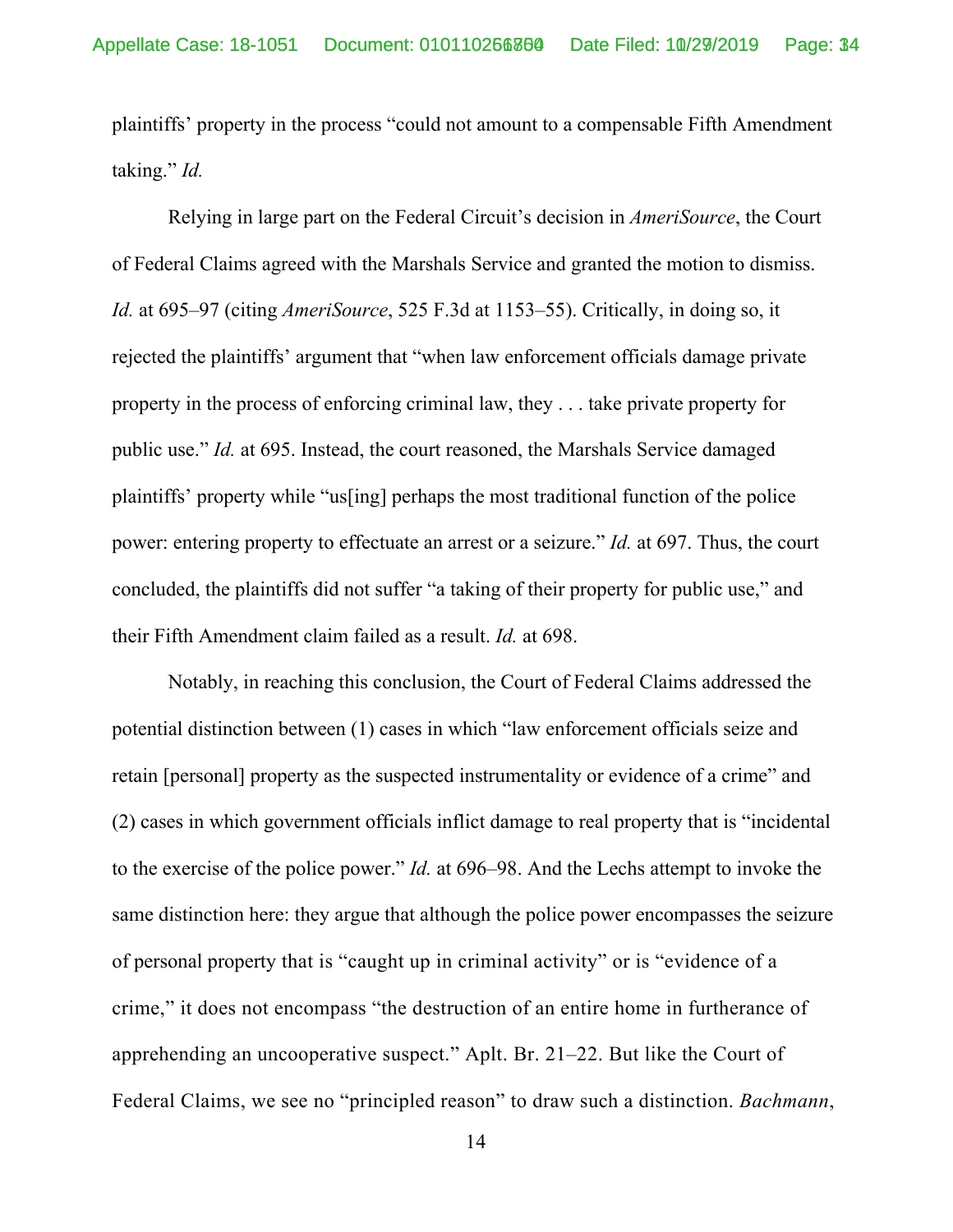134 Fed. Cl. at 698. Indeed, just like the house at issue in *Bachmann*, the Lechs' home "had become instrumental to criminal activity"—it was serving as a hideout for a fugitive. *Id.* at 697. Thus, just as in *Bachmann*, "the damage caused in the course of arresting a fugitive on plaintiffs' property was not a taking for public use, but rather it was an exercise of the police power." *Id.* 

 The Lechs resist this approach, insisting that if we define the police power broadly enough to encompass conduct like the type at issue here and in *Bachmann*, it will amount to a "federally unprecedented expansion" of that power. Aplt. Br. 26. In support, the Lechs first insist that the police power encompasses only the state's "power to *establish* laws"—as opposed to the power to "enforce[]" those laws. Aplt. Br. 28. Yet the Lechs expressly concede elsewhere in their brief that the police power encompasses the power "to make *and enforce* laws." Aplt. Br. 30 (emphasis added). And caselaw supports this concession. *See, e.g.*, *AmeriSource Corp.*, 525 F.3d at 1153 ("The government's seizure of property *to enforce criminal laws* is a traditional exercise of the police power that does not constitute a 'public use.'" (emphasis added) (citation omitted)). Thus, we reject the Lechs' effort to limit the police power to actions that establish law, rather than merely enforce it.

 We likewise reject the Lechs' assertion that the police power does not encompass the state's ability to seize property from an *innocent* owner. This argument is not without support. *See, e.g.*, *Wegner v. Milwaukee Mut. Ins. Co.*, 479 N.W.2d 38, 41–42 (Minn. 1991) (holding that where "innocent third party's property [was] damaged by the police in the course of apprehending a suspect," such damage was inflicted "for a public use").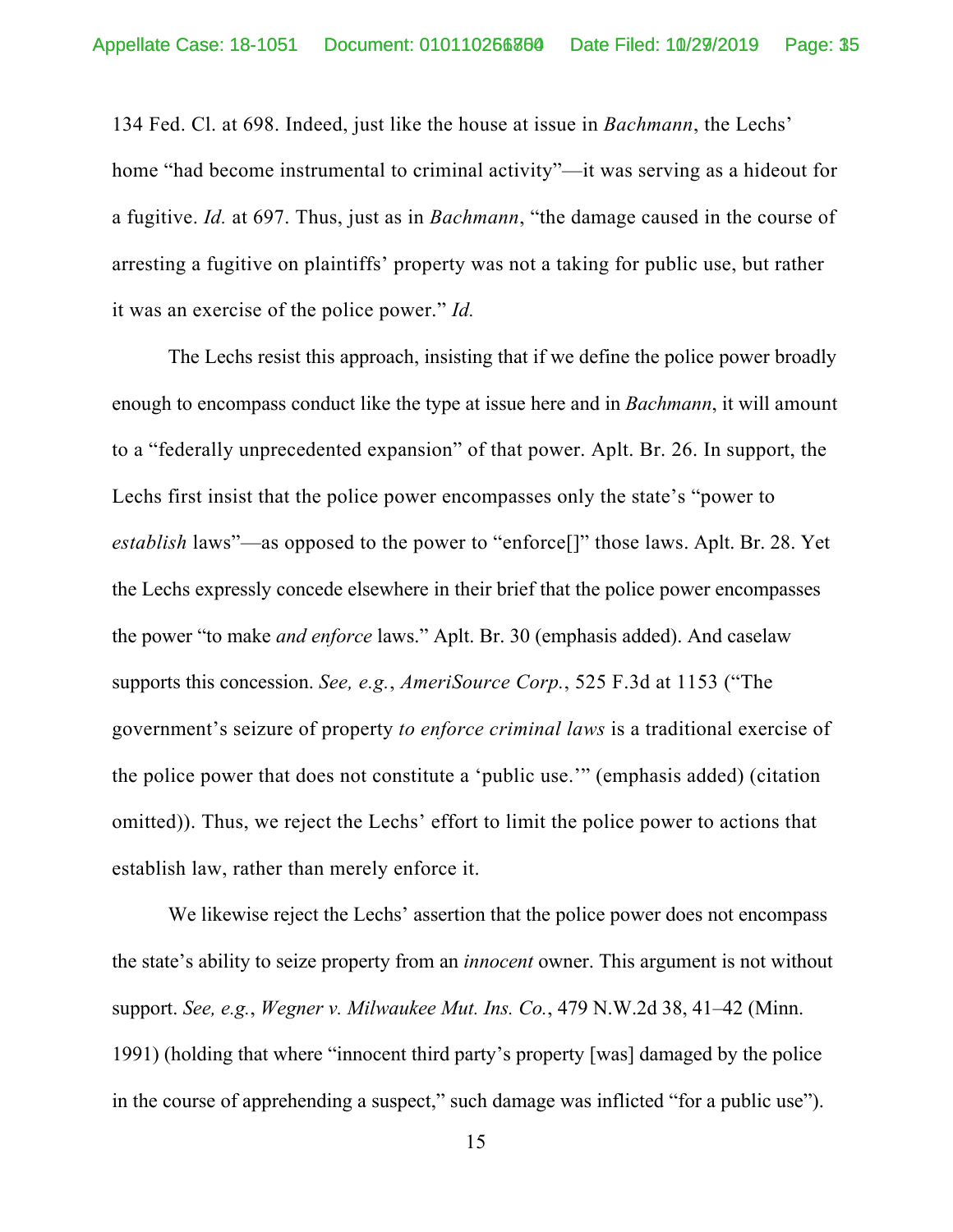Nevertheless, despite "the considerable appeal of this position as a matter of policy," we join the Federal Circuit in rejecting this argument as a matter of law. *AmeriSource Corp*., 525 F.3d at 1154–55 ("[S]o long as the government's exercise of authority was pursuant to some power other than eminent domain, then the plaintiff has failed to state a claim for compensation under the Fifth Amendment. The innocence of the property owner does not factor into the determination." (citation omitted) (citing *Bennis*, 516 U.S. at 453)).

Finally, contrary to the Lechs' position, we see no indication that defining the police power broadly enough to encompass the defendants' actions in this case will signal to police they may "act with impunity to destroy property" or deprive them of "reason to limit the destruction" they cause simply "because they will not bear the burden of the cost and will be absolved of any responsibility" for their actions. Aplt. Br. 31. This argument overlooks *other* limits placed on the police power. Indeed, even the Lechs concede that the police power is subject to the requirements of the Due Process Clause. *See Lambert v. California*, 355 U.S. 225, 228 (1957); *AmeriSource*, 525 F.3d at 1154 ("As expansive as the police power may be, it is not without limit. The limits, however, are largely imposed by the Due Process Clause."); *Lowther v. United States*, 480 F.2d 1031, 1033–34 (10th Cir. 1973) (holding that where government "destroyed appellee's property without having any authority in law to do it," its actions were "contrary to the [D]ue [P]rocess [C] lause of the Fifth Amendment"). And as the defendants point out, police officers who willfully or wantonly destroy property may also be subject to tort liability. *See, e.g.*, Colo. Rev. Stat. § 24-10-118(2)(a).